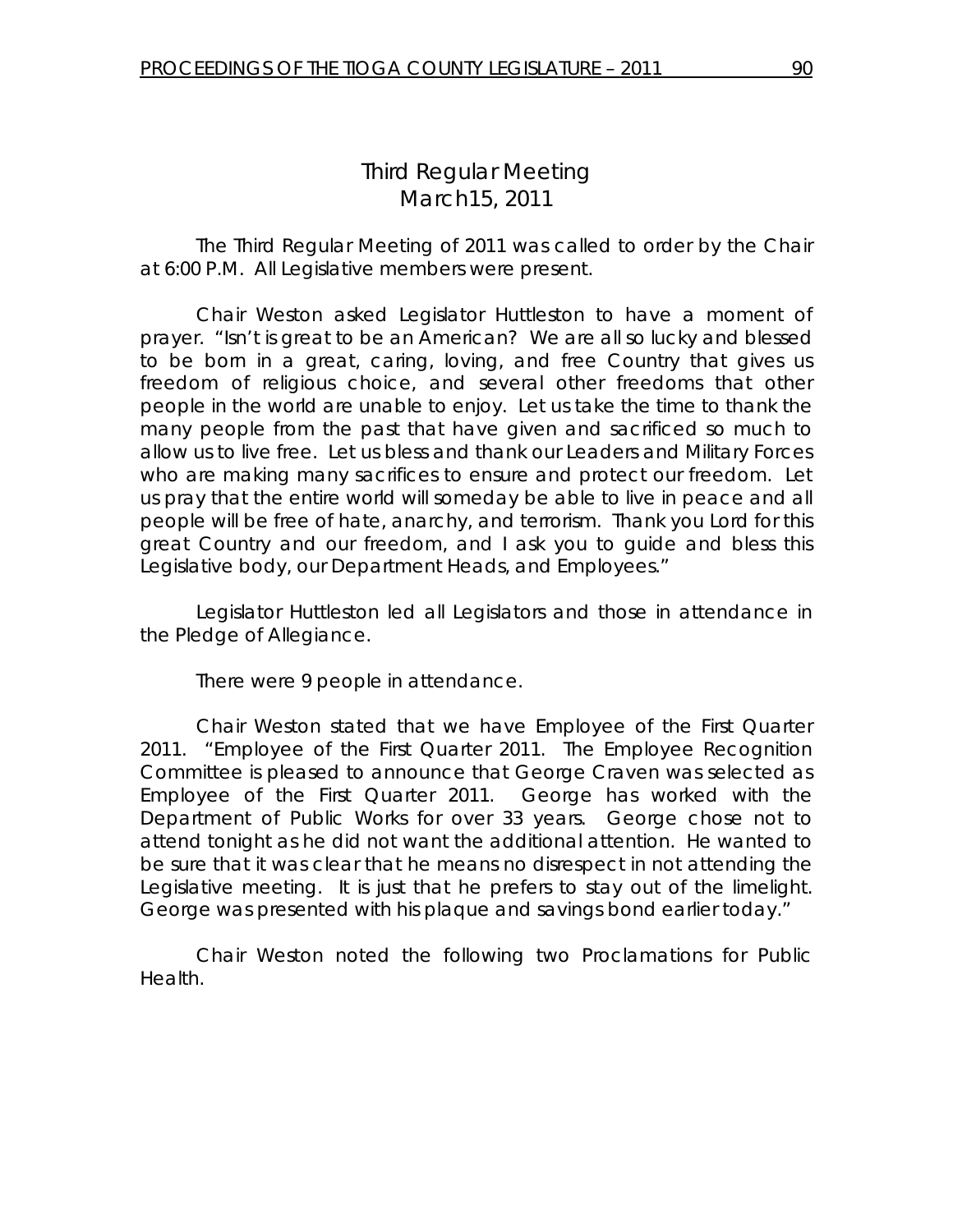#### County of Tioga EXECUTIVE PROCLAMATION

WHEREAS: Vaccines are among the 20th Century's most successful and costeffective public health tools available for preventing disease and death; and

WHEREAS: National immunization levels are at or near record highs for most vaccines and most vaccine-preventable diseases have been reduced by 99 percent or more since the introduction of vaccines; and

WHEREAS: Children need a series of vaccinations, starting at birth, to be fully protected against 14 potentially serious diseases; and

WHEREAS: Immunizations are one of the most important ways parents can protect their children against serious diseases; and

WHEREAS: Tioga County recognizes National Infant Immunization Week (NIIW) to focus attention on the importance of timely immunization for infants and toddlers 2 years old and younger; and

WHEREAS: The Tioga County Legislature and the Health Department declare that National Infant Immunization Week (NIIW) serve as a call to parents, caregivers, and healthcare providers to participate in activities to increase the awareness of immunizing children before their second birthday; and

WHEREAS: The week of April 23–April 30, 2011 has been declared National Infant Immunization Week to help ensure that children have all their vaccinations by the age of two, therefore be it

RESOLVED: That the TIOGA COUNTY LEGISLATURE, County of Tioga, does hereby proclaim the week of April 23 – April 30, 2011 as:

#### INFANT IMMUNIZATION AWARENESS WEEK IN TIOGA COUNTY

and encourages businesses, government agencies, national organizations, community-based organizations, and service groups to spread the immunization message throughout their communities. It is also encouraged that health care providers, parents, and children's caregivers in Tioga County advance the health of children by ensuring early and on-time immunization against preventable childhood diseases.

#### County of Tioga EXECUTIVE PROCLAMATION

WHEREAS: The nurses who live and who work in Tioga County while serving in many roles are all members of one profession, and as such have shown strength, commitment, professional skill and compassion directed at improving the health of the residents of Tioga County; and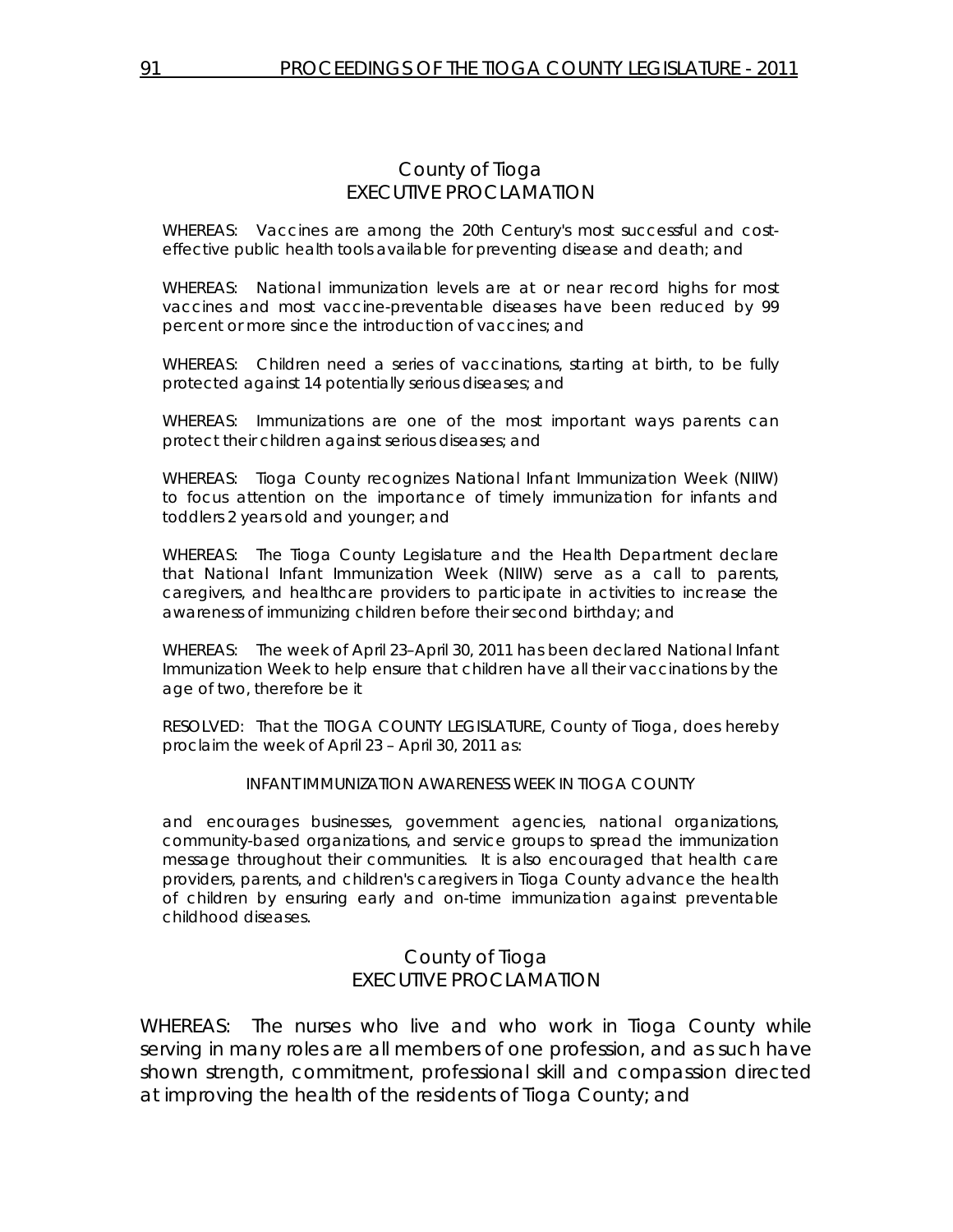WHEREAS: The nursing profession is rapidly changing, requiring nurses to expand their role through critical thinking, and holistic analysis of patient care, to meet the new challenges; and

WHEREAS: Tioga County nurses serve in many capacities within Tioga County; e.g., immunization clinics, control of communicable disease, homecare, mental health, well child clinics, Department of Social Services, doctor's offices, prenatal care programs, nursing homes, and more; and

WHEREAS: The week of May 7 through 13, 2011 is "NATIONAL NURSING WEEK" and the Tioga County Legislature wishes to express their support and recognition of the nurses working and living in Tioga County, therefore be it

RESOLVED: That the TIOGA COUNTY LEGISLATURE does hereby Proclaim and designate the week of May 7 – 13, 2011 as:

# *NATIONAL NURSING WEEK IN TIOGA COUNTY*

and encourage businesses, government agencies, community-based organizations, service groups and our fellow citizens to recognize the many nurses who work and live in Tioga County as being nurses with strength, commitment and compassion.

The list of audited bills was submitted and is summarized as follows:

| Code  | <b>Description</b>           | Equipment<br>Expense |
|-------|------------------------------|----------------------|
| A1010 | Legislative Board            | 269.76               |
| A1165 | <b>District Attorney</b>     | 1,796.75             |
| A1170 | <b>Public Defender</b>       | 1,777.01             |
| A1172 | <b>Assigned Counsel</b>      | 21,450.66            |
| A1325 | Treasurer                    | 979.10               |
| A1355 | Assessments                  | 2,168.95             |
| A1362 | Tax Advertising and Expense  | 1,200.00             |
| A1410 | <b>County Clerk</b>          | 902.46               |
| A1411 | Department of Motor Vehicles | 310.08               |
| A1420 | Law                          | 264.00               |
| A1430 | Personnel                    | 2,927.20             |
| A1450 | Elections                    | 12,537.67            |
| A1460 | Records Management           | 1,029.75             |
|       |                              |                      |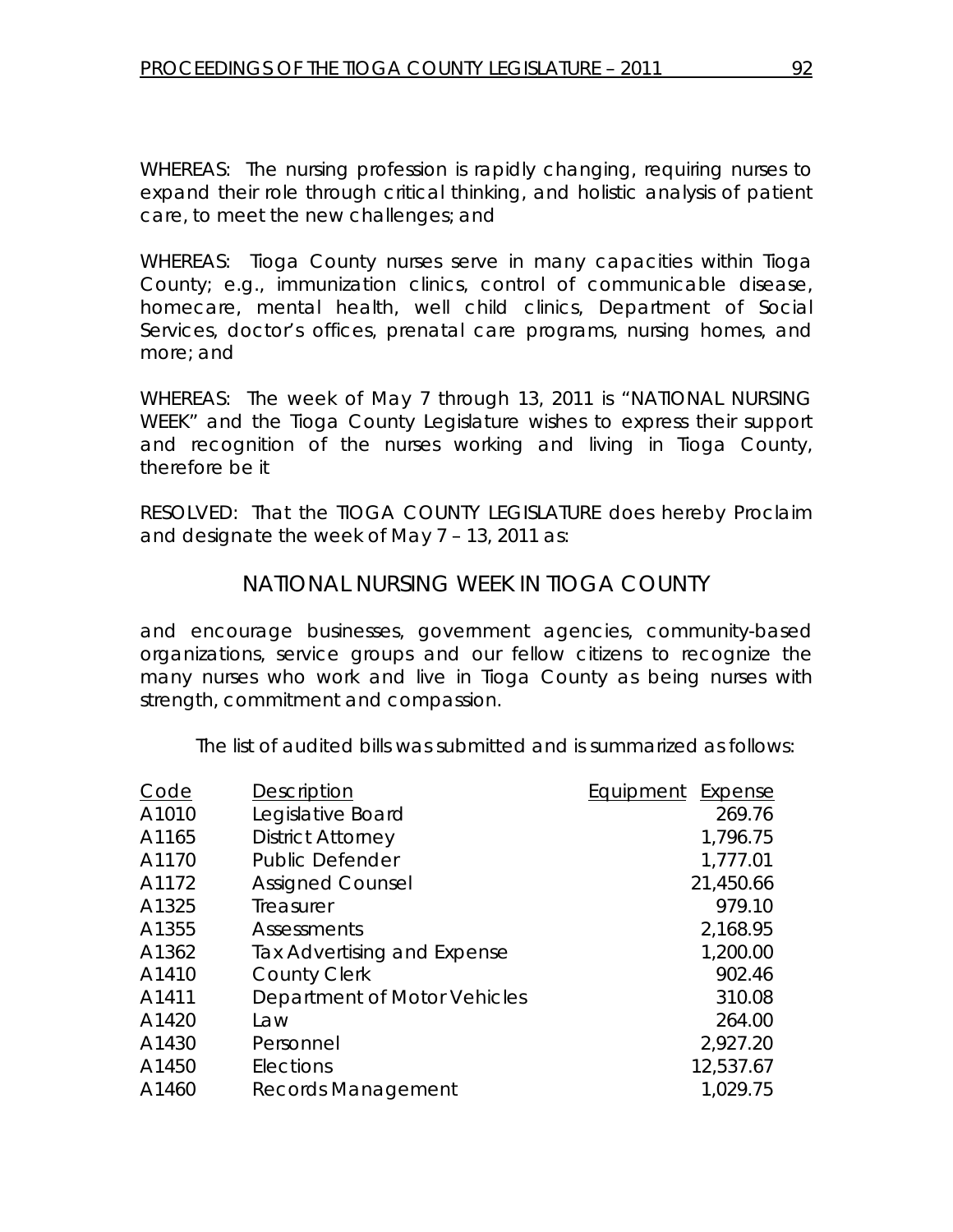| A1490                     | <b>Public Works Administration</b>       |          | 298.74     |
|---------------------------|------------------------------------------|----------|------------|
| A1620                     | <b>Buildings</b>                         |          | 92,500.58  |
| A1621                     | <b>Buildings</b>                         |          | 28,813.57  |
| A1680                     | Information Technology                   |          | 39,970.20  |
| A1490                     | <b>Community College Tuition</b>         |          | 1,218.25   |
| A2960                     | <b>Education of Handicapped Children</b> |          | 346,249.46 |
| A3020                     | Public Safety Comm E911 System           | 98.99    | 2,876.65   |
| A3110                     | Sheriff                                  | 1,009.47 | 17,829.66  |
| A3140                     | Probation                                |          | 2,038.49   |
| A3146                     | Sex Offender Program                     |          | 8,766.67   |
| A3150                     | Jail                                     | 179.70   | 77,580.75  |
| A3315                     | Special Traffic Programs                 |          | 1,528.71   |
| A3410                     | Fire                                     | 1,851.20 | 2,024.68   |
| A3640                     | <b>Emergency Mgmt Office</b>             |          | 309.38     |
| A4010                     | <b>Public Health Nursing</b>             |          | 34,470.14  |
| A4011                     | <b>Public Health Administration</b>      |          | 8,329.00   |
| A4042                     | <b>Rabies Control</b>                    |          | 2,545.12   |
| A4044                     | Early Intervention                       | 372.00   | 33,867.69  |
| A4053                     | Preventive/Primary Health Svcs           |          | 265.36     |
| A4054                     | <b>Preventive Dental Services</b>        |          | 1,253.36   |
| A4064                     | Managed Care-Dental Services             |          | 16,570.73  |
| A4070                     | <b>Disease Control</b>                   |          | 2,219.00   |
| A4090                     | <b>Environmental Health</b>              |          | 1,128.97   |
| A4210                     | <b>Alcohol and Drug Services</b>         |          | 12,449.77  |
| A4211                     | Council on Alcoholism                    |          | 9,923.66   |
| A4309                     | Mental Hygiene Co Admin                  | 81.00    | 10,435.55  |
| A4310                     | <b>Mental Health Clinic</b>              |          | 47,261.19  |
| A4315                     | <b>Mental Retardation</b>                |          | 614.41     |
| A4320                     | <b>Crisis Intervention Services</b>      |          | 17,869.56  |
| A4321                     | Intensive Case Management                |          | 2,540.40   |
| A6010                     | Social Services Administration           |          | 53,819.35  |
| A6422                     | <b>Economic Development</b>              |          | 514.76     |
| A6610                     | Sealer Weights and Measures              |          | 137.83     |
| A7510                     | Historian                                |          | 169.22     |
| A8020                     | Planning                                 |          | 53.09      |
| A9060                     | Health Insurance                         |          | 3,193.64   |
| <b>SOLID WASTE FUND</b>   |                                          |          | 58,545.34  |
| <b>COUNTY ROAD FUND</b>   |                                          |          | 99,903.60  |
| <b>SPECIAL GRANT FUND</b> |                                          |          | 4,016.00   |
|                           | <b>CONSOLIDATED HEALTH FUND</b>          |          | 190,160.07 |
| <b>CAPITAL FUND</b>       |                                          |          | 241,963.77 |
|                           | <b>LIABILITY INSURANCE FUND</b>          |          | 1,131.00   |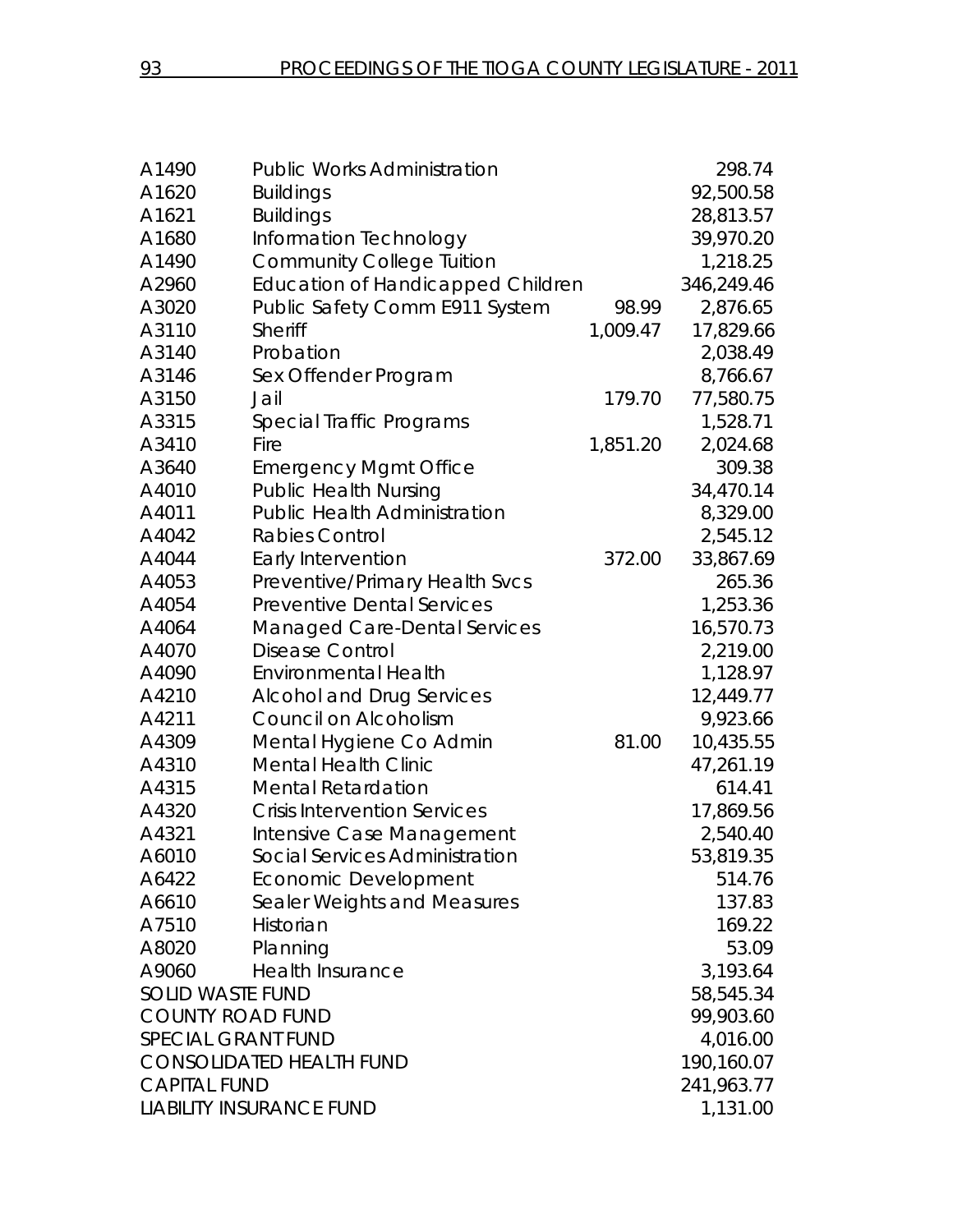WORKERS' COMP 105,673.00

GRAND TOTAL \$ 1,634,236.12

Legislator McEwen made a motion to approve the minutes of February 15 and 24, 2011, seconded by Legislator Monell, and carried.

Committee meeting reports are on file in the Legislative Clerk's Office and may be procured there by any interested person.

Chair Weston read the 2010 Highlights of the State of the County Address.

Areas of note within Tioga County in 2010 and 2011 goals.

- **I.** Overall Review of the County
	- 2010 was a very challenging year on municipal budgets and 2011 will continue to be just as challenging.
	- As New York State continues to deal with its enormous budget deficit, many of their budget cuts further reduce reimbursement to counties for mandated services, thereby pushing the burden to local governments. We are trying to balance a budget of 93 M and we have control over approximately 10 to 15 M, and all the rest of the dollars are mandated. It is very difficult, especially if we run into the 2% tax cap. It is just going to burden us even further.
	- For the last three years we have seen double digit increases in the demand for services provided by social services, public health, and mental health.
	- Those services come at a time when revenues are shrinking and increased workloads exist throughout the county.
	- In our effort to absorb these costs rather than passing them on, we are redefining the way our county government does business. We are focusing on doing more with less.
	- Challenges for 2011 include identifying savings in the county's health costs, services, and mitigating state mandate impacts.
	- Over the last five years our retirement costs have risen from just over \$500,000 per year to 1.9 M in 2011. Our tentative bill for retirement costs in 2012 is projected to be 2.8 M, \$900,000 more than 2011.
	- The \$900,000 increase in retirement for 2012 equates to a 4.5% tax levy increase all by itself. That sort of negates the 2% tax cap.
	- Based on claim experience, the county's portion for the health insurance plan contribution has grown from 5 M to 8 M during the past five years, an average increase of 13%.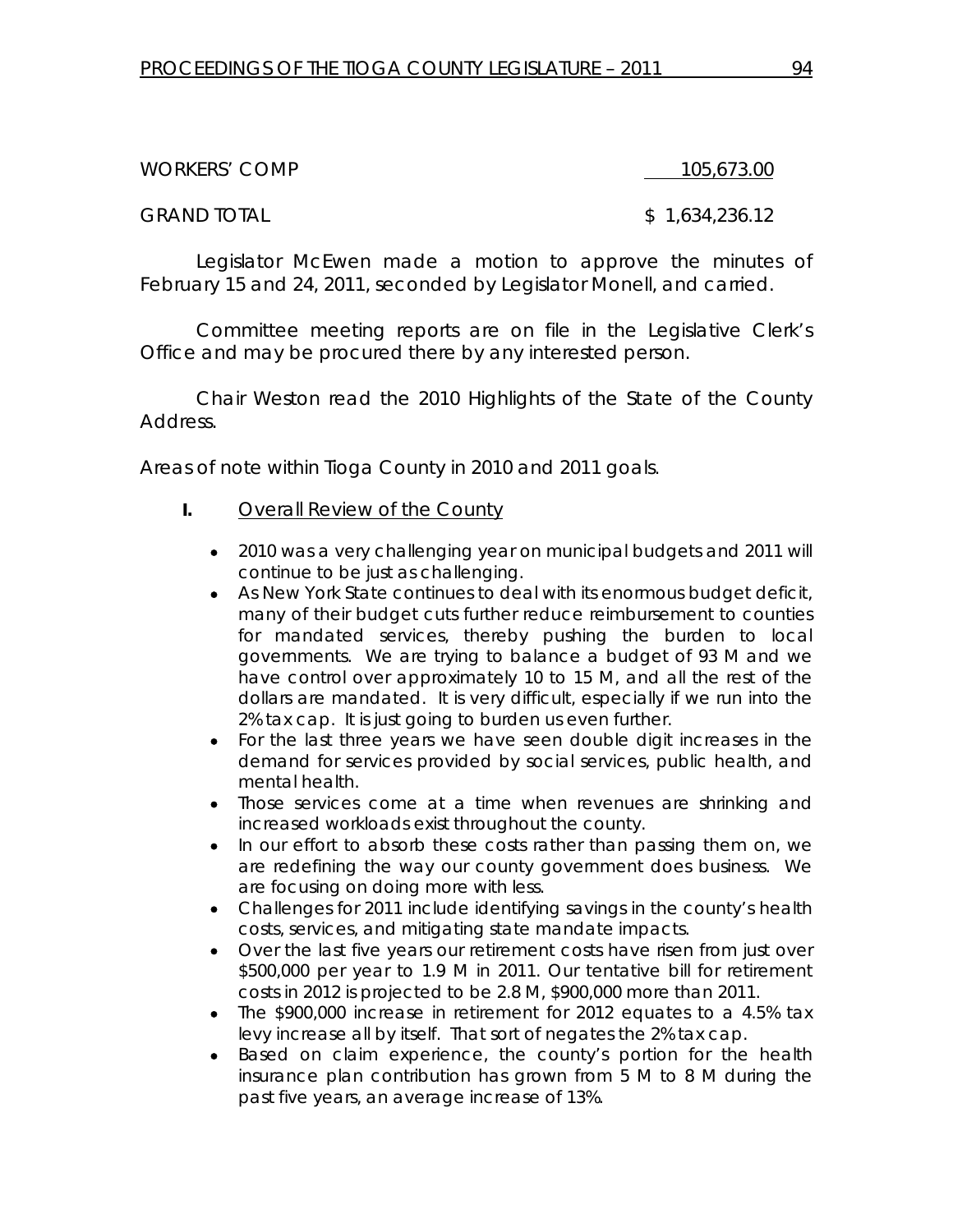- Distribution of VLT Aid to municipalities The Executive Budget is proposing to eliminate payments to all eligible municipalities, which means a loss to Tioga County for 2011 of \$183,000 after losing approximately \$217,000 in the two previous years. We are now getting 0.
- The proposed 2% property tax cap would have a disastrous impact on all counties if it is not coupled with mandate relief.
- I want to personally thank all of our department heads and employees for helping us during these challenging economic times. Through your hard work and diligence we have been able to, thus far, survive these economic hard times.
- In 2011 our challenges are significant, but with hard work and dedication we hope to get through this.

### **II.** County Government News:

- Child Protective Services received 1,024 reports involving 2,168 children.
- Foster Care and Adoption finalized eight adoptions.
- The Child Support Enforcement Unit collected 5.4 M for children in Tioga County.
- The HEAP Unit processed 10,273 benefits to customers, totaling 4.06 M for 2009-2010 season.
- Tioga Transport opened an office on North Avenue in Owego, which includes a waiting area for passengers. This move was part of a consolidation of their call center operations.
- The Sheriff's Department secured grant funding in the amount of \$67,986.
- The ATI Work Weekend Program performed more than 5,280 manhours of work throughout the county during 2010.
- The Road Patrol Division recorded 473,155 miles of patrol, and handled 8,233 calls for service, a 6% increase from 2009.
- The Criminal Investigations Division worked an increased case load of 711 cases, 14.5% higher than 2009.
- Pistol Permit transactions increased 25% over 2009 for a total of 715. Over the last two years the number of transactions has increased 45%.
- Over 19,000 mental health services were provided to Tioga County residents in 2010. An average of approximately 800 unduplicated individuals received services each month.
- Alcohol and Drug Services provided over 8,000 units of service to approximately 265 individuals throughout the year.
- Twelve vaccination clinics were held at the schools and at the Health Department and 1,059 H1N1 vaccinations were given.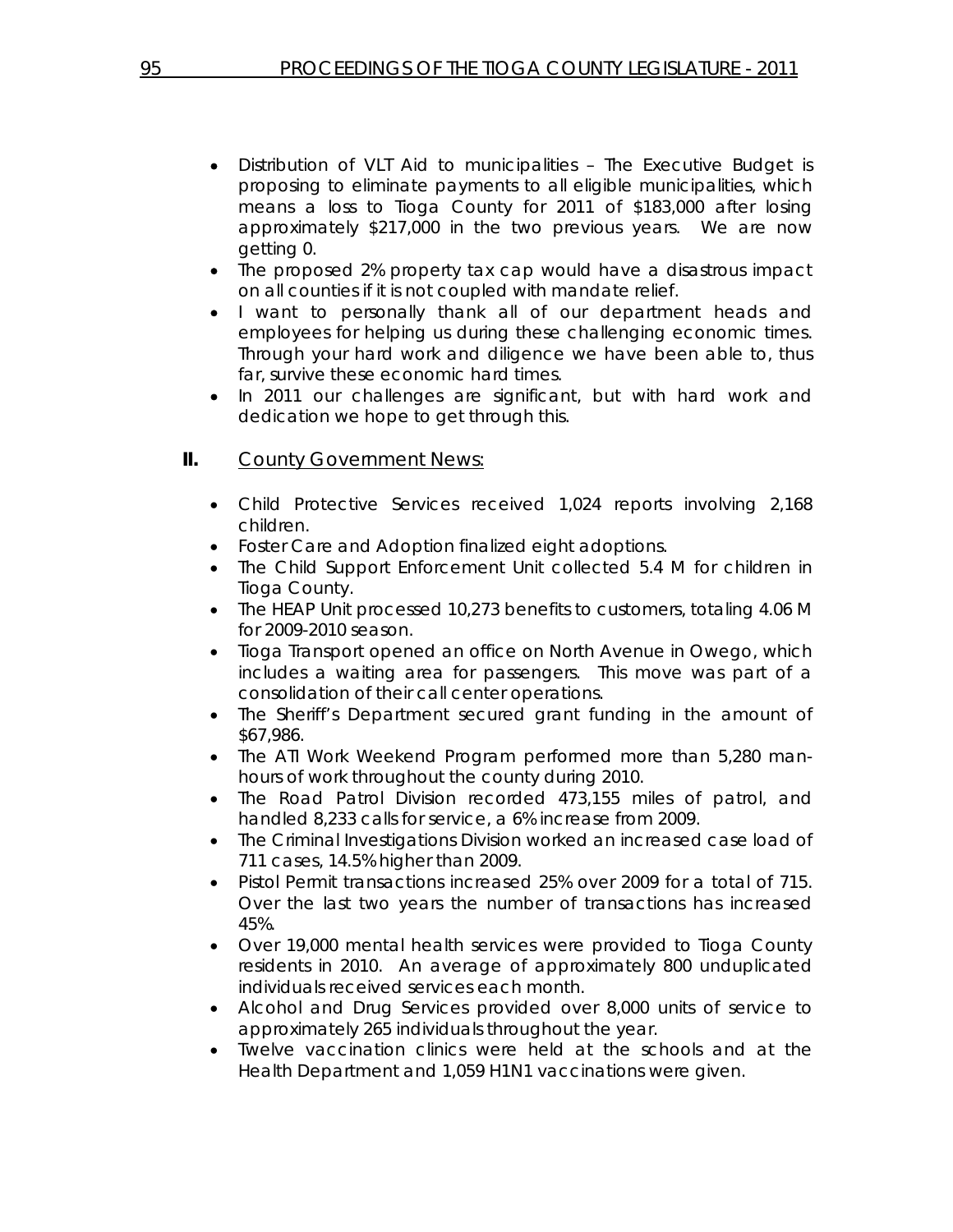- In 2010 the Southside Drive Bridge was replaced with 100% Stimulus funds totaling 1.3 M. By the way, we do not have any more stimulus funds.
- In Board of Elections there was a countywide deployment of the Optical Scan voting systems for the Primary and General Election.
- A Federal Election Assistance Commission grant was approved to buy a truck for transporting the voting machines for Board of Elections.
- In Real Property 2011 Town and County Tax rolls for all nine Towns have been added to their webpage for the first time with positive feedback.
- Stop DWI operational costs came in under budget by 9%.
- The Veteran population for Tioga County as of September 30, 2010 was 4,000 as estimated by the Buffalo VA Regional Office.
- A total of all fees collected by the County Clerk was 6.9 M, 5.2 M of it was for New York State and 1.6 M went to Tioga County.
- The Emergency Management Office completed the acquisition and demolition of five homes in flood prone areas of the county.
- Information Technology consolidated the County's Verizon wireless plans into one plan with shared minutes in an effort to reduce telecommunications costs by \$6,200 per year.
- Information Technology eliminated an AT&T T-1 Circuit in November, a savings of \$22,000 per year.
- In 2010 Probation received a total of \$228,396 in restitution, fines, special surcharges, and fees that were collected and disbursed for Tioga County government and crime victims.
- In the Solid Waste Department the third annual tire and scrap metal collection program for the Towns of Barton, and Owego, was held in 2010. Five trailers were loaded with tires, which amounts to approximately 5,000 tires off the rim.
- **III.** On the Economic Development front:
	- CNYOG committed to invest over 25 M in a compression station in the Town of Owego.
	- Harvard Custom Manufacturing was purchased by a local company, Catalyst, and is retaining over 100 jobs and bringing another 30+ to Tioga County.
	- The United States Army Corp of Engineers has selected a site in the Town of Nichols for a new, state of the art, Army Reserve Center.
	- Planning was one of the main forces in Tioga County to have a census count. We had an 83% response rate, the highest countywide response in NYS of all 62 Counties.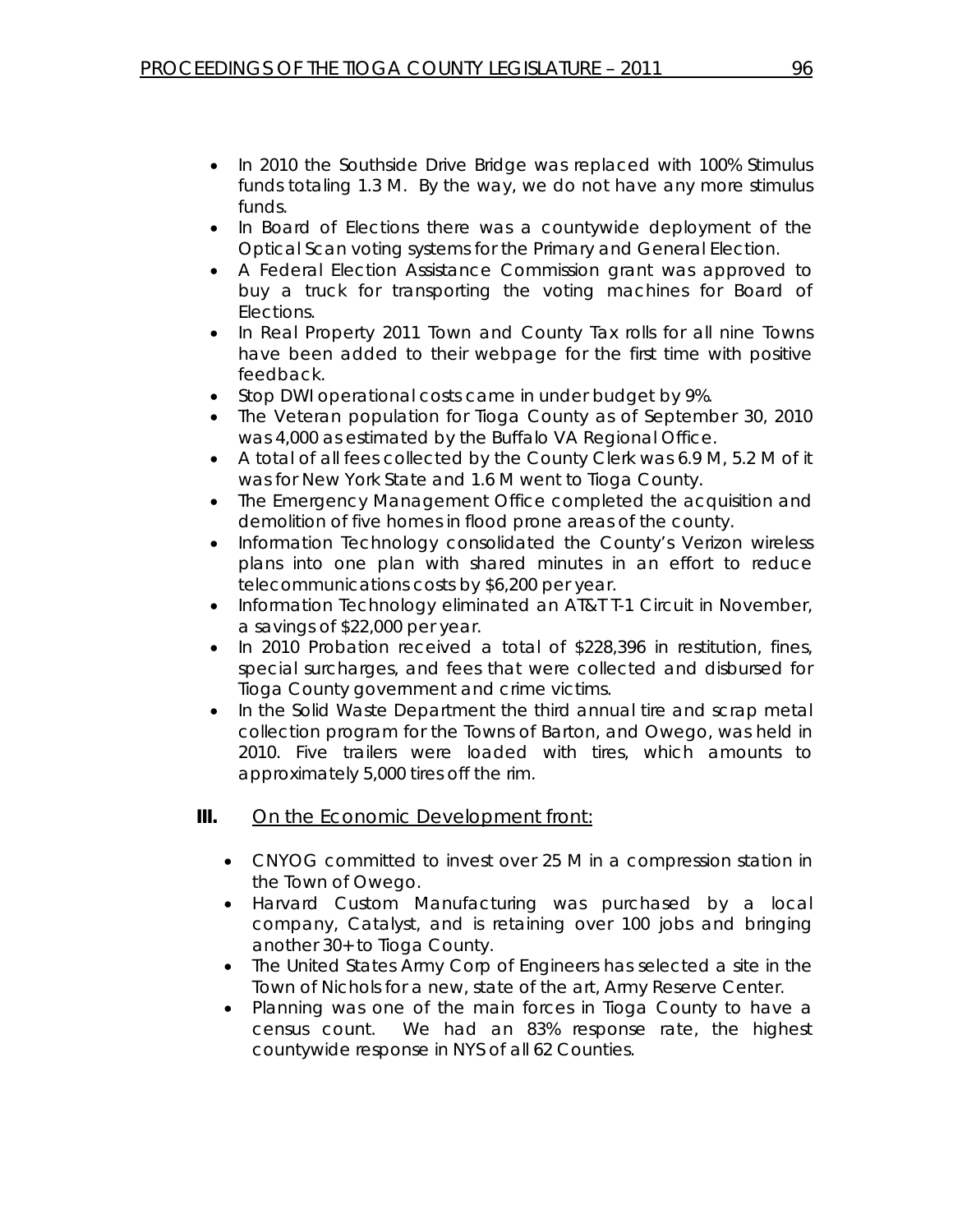• Economic Development and Planning administered the NYS Snowmobile grant and distributed over \$61,000 of registration funded money to local clubs.

## **IV.** Overall good news for the County

- Tioga County received a clean audit opinion with no findings by the independent auditors.
- Tioga County bonded for 9 M to finance the replacement of seven bridges over the next three years.
- Sheriff's Department operational costs came in under Budget by nearly 3% and revenues finished 68% above their goal at \$786,819.
- Economic Development and Planning applied for and was awarded a grant that will result in nearly \$600,000 being invested in Village of Owego properties.
- Outsourced cleaning at HHS Building, leading to elimination of three full-time positions – savings \$80,000
- Outsourced evening security at HHS Building savings \$10,000
- Changed meal reimbursement policy savings \$3,000
- Continued hiring freeze/60-day delay savings \$454,750
- Reduced Veterans' Service Officer position to part-time savings \$14,451
- Abolished two full-time and two part-time positions savings \$128,550
- **V.** 2011 Goals
	- Replace Straits Corners Road Bridge and Tappan Road Bridge
	- Rehabilitate Halsey Valley Road Bridge and Main Street Bridge Lockwood
	- Construct Phase 3 of the Courthouse Exterior Renovation Project
	- Energy study of all County Buildings
	- Economic Development will administer the New York Main Street Grant that will result in over \$767,000 of investment into Village of Owego properties.
	- Economic Development will assist with projects that will result in over 40 M of new construction in Tioga County.
	- Sell Parker Lane thereby putting it back on the tax rolls and then move offices to 56 Main Street.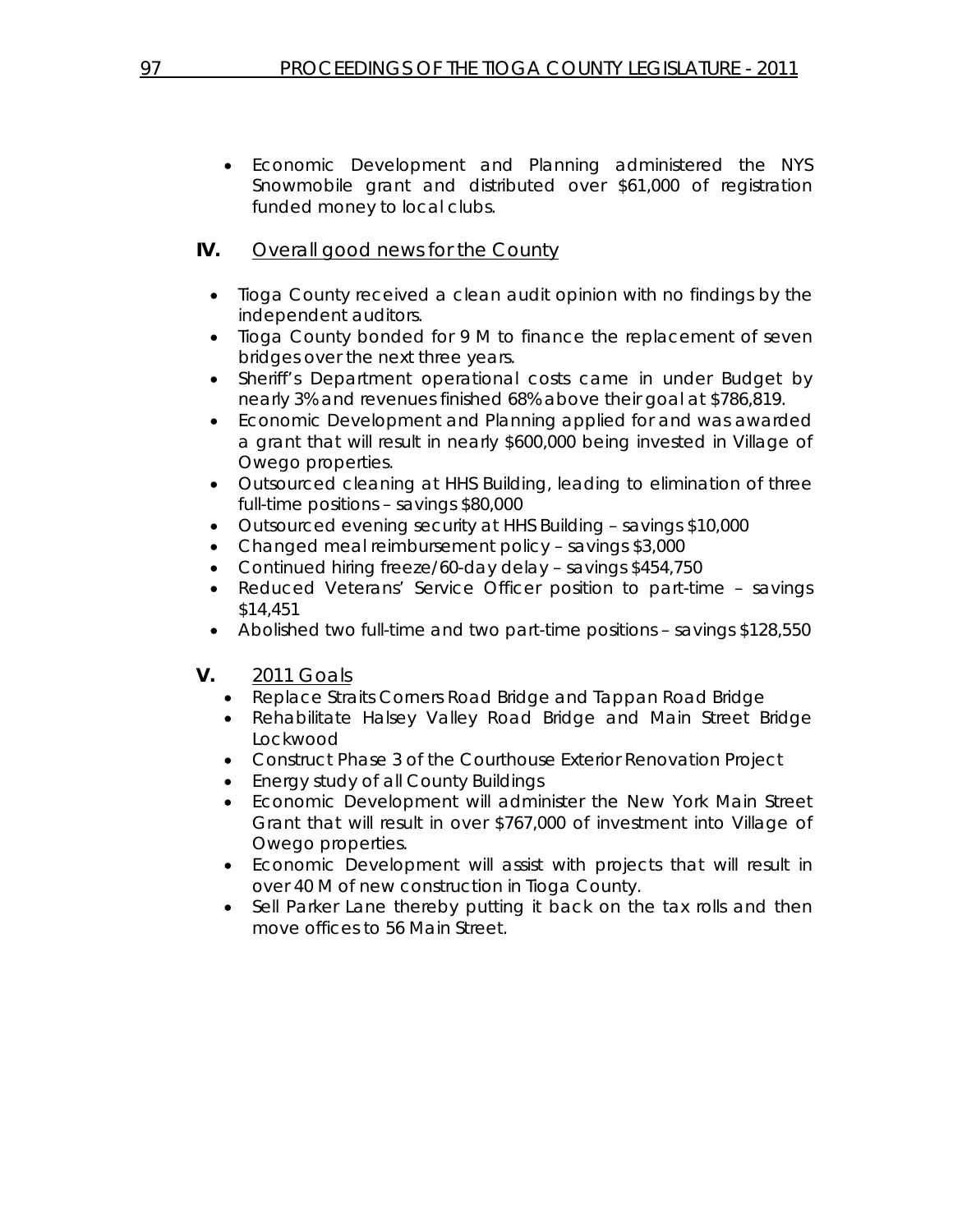Legislator McEwen moved for the adoption of the following resolution, seconded by Legislator Sauerbrey.

### REFERRED TO: FINANCE/LEGAL COMMITTEE

## RESOLUTION NO. 72-11 *HOME RULE REQUEST IN SUPPORT OF S02401/ A04864: EXTENDING THE CURRENT AND IMPOSING ADDITIONAL SALES AND COMPENSATING USE TAXES BY THE COUNTY OF TIOGA*

WHEREAS: The continuation of previously authorized additional sources of revenue is required to enable counties, such as Tioga County to meet the ever-increasing costs of delivering essential governmental services to their citizens without undue reliance on local property taxes; and

WHEREAS: State Legislative authority is needed to extend the current sales and compensating use taxes for the County of Tioga at the same level and upon the same terms and conditions as now currently exist; now therefore be it

RESOLVED: That the Tioga County Legislature hereby requests the enactment of Senate bill number S02401 and Assembly bill number A04864 entitled "An Act to Amend the Tax Law in relation to extending the authorization of the County of Tioga to impose an additional one percent of sales and compensating use taxes".

#### ROLL CALL VOTE

Yes – Legislators Huttleston, McEwen, Monell, Weston, Quinlan, Roberts, Sauerbrey, Sullivan, and Hollenbeck.

No –None.

Absent –None.

RESOLUTION ADOPTED.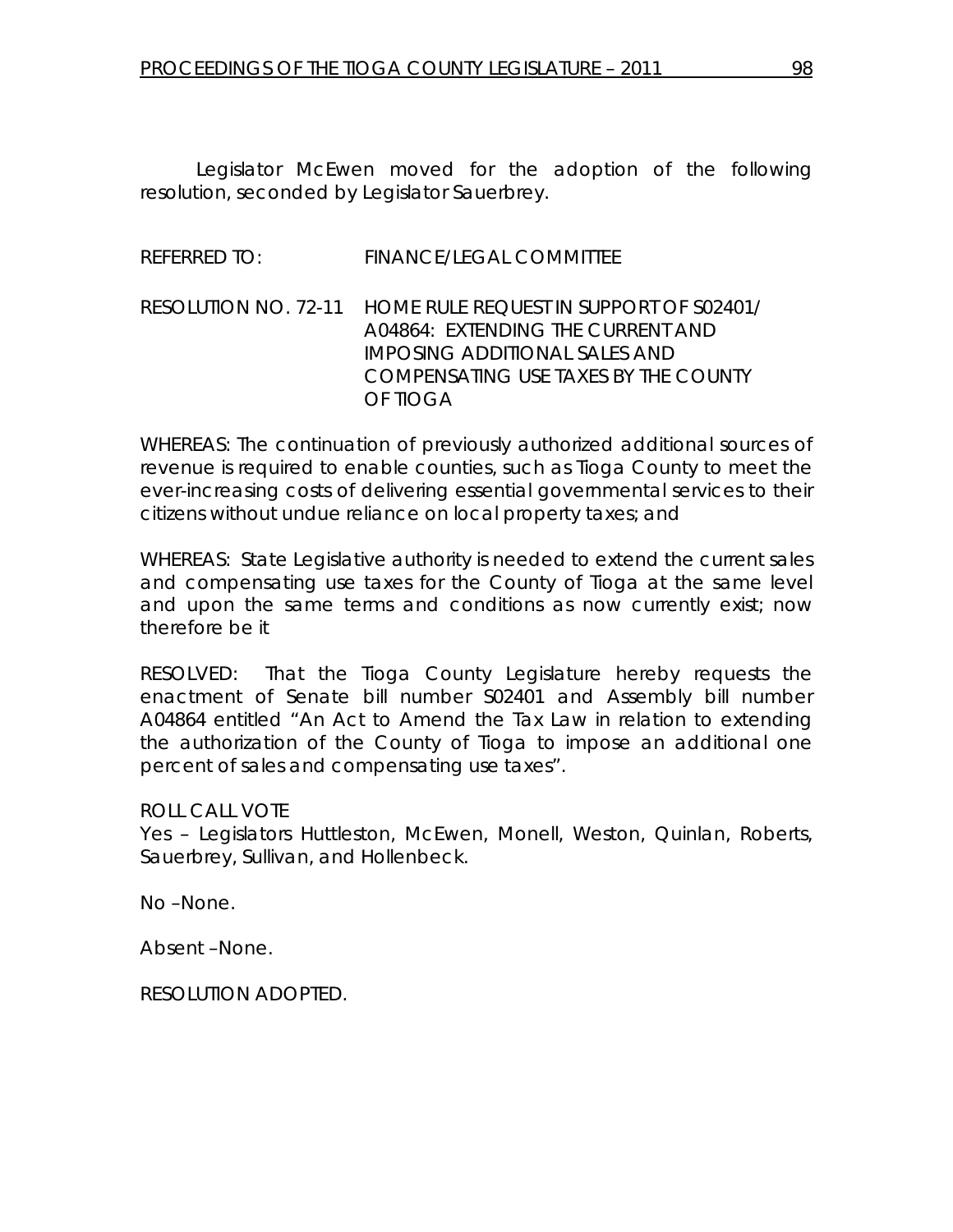Legislator Monell moved for the adoption of the following resolution, seconded by Legislator McEwen.

REFERRED TO: ADMINISTRATIVE SERVICES COMMITTEE PERSONNEL COMMITTEE

RESOLUTION NO. 73-11 *REAPPOINTMENT OF COUNTY HISTORIAN* 

WHEREAS: Emma Sedore was appointed Tioga County Historian on November 13, 2001; and

WHEREAS: She is a dedicated Historian; and

WHEREAS: Her term is set to expire March 31, 2011 and she has expressed a desire to continue as the Tioga County Historian for another term; therefore be it

RESOLVED: That Emma Sedore of Owego, New York, be hereby reappointed County Historian for a two year term from April 1, 2011 until March 31, 2013.

ROLL CALL VOTE Yes – Legislators Huttleston, McEwen, Monell, Weston, Quinlan, Roberts, Sauerbrey, Sullivan, and Hollenbeck.

No –None.

Absent –None.

RESOLUTION ADOPTED.

 Legislator McEwen moved for the adoption of the following resolution, seconded by Legislator Hollenbeck.

REFERRED TO: ED&P COMMITTEE

RESOLUTION NO. 74-11 *RE-APPOINT MEMBERS TO THE TIOGA COUNTY LOCAL DEVELOPMENT CORPORATION (TCLDC)*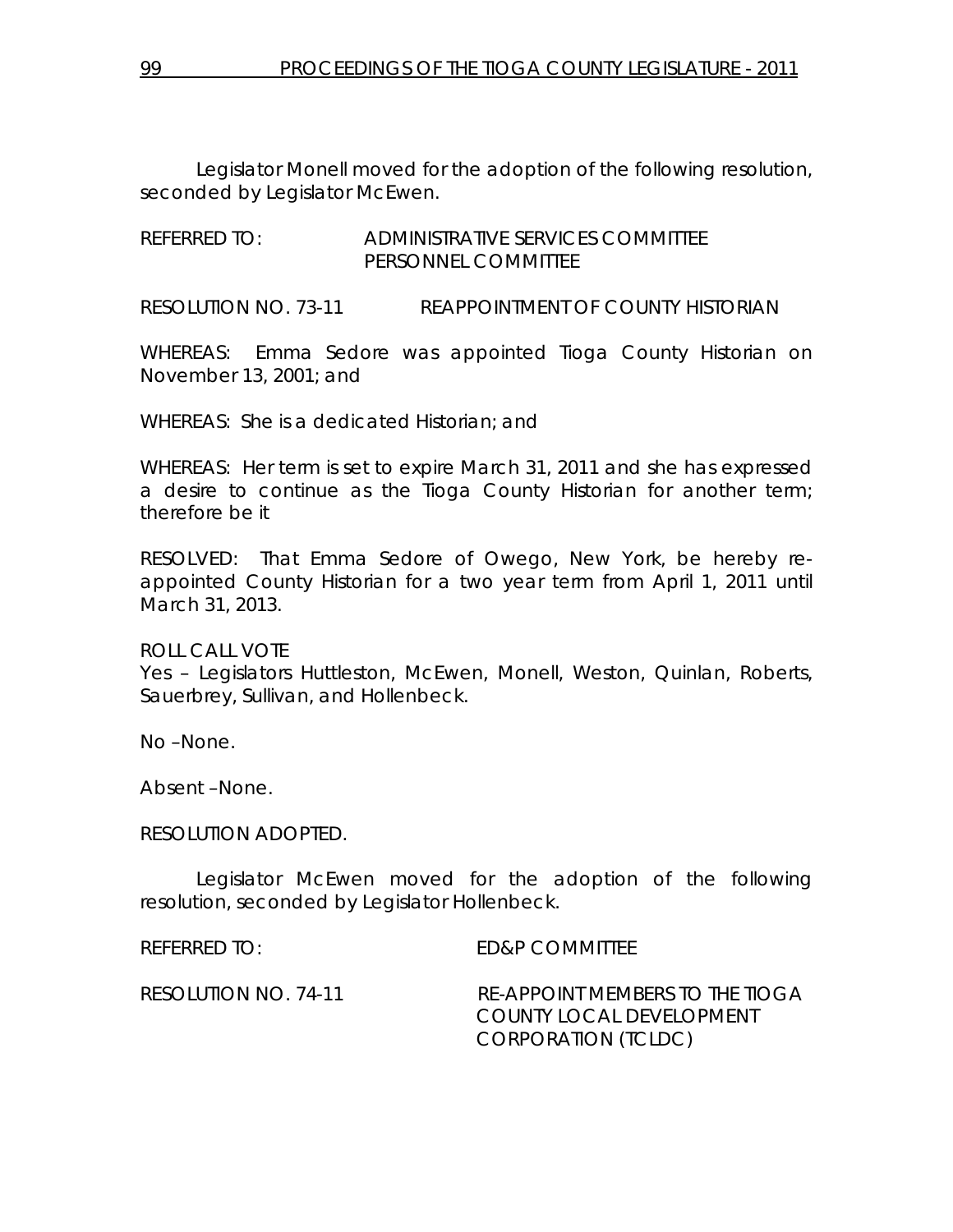WHEREAS: The terms of two Tioga County Local Development Corporation members; Annette Schweiger and Debra Twigg expire as of March 31, 2011; and

WHEREAS: Annette Schweiger and Debra Twigg have expressed a desire for re-appointment to serve another term; therefore be it

RESOLVED: That the Tioga County Legislature hereby re-appoints Annette Schweiger and Debra Twigg for another three-year term of 4/1/11 – 3/31/14.

ROLL CALL VOTE

Yes – Legislators Huttleston, McEwen, Monell, Weston, Quinlan, Roberts, Sauerbrey, Sullivan, and Hollenbeck.

No –None.

Absent –None.

RESOLUTION ADOPTED.

 Legislator Huttleston moved for the adoption of the following resolution, seconded by Legislator Hollenbeck.

REFERRED TO: HEALTH & HUMAN SERVICES COMMITTEE

RESOLUTION NO. 75-11 *RESOLUTION APPOINTING BRIAN FLYNN TO THE COMMUNITY SERVICES BOARD* 

WHEREAS: The Tioga County Community Services Board has a vacant position available; and

WHEREAS: Brian Flynn, residing in Owego, NY, has expressed an interest in filling the vacant position; and

WHEREAS: The Community Services Board nominated Mr. Flynn for the position at its February 17, 2011 meeting; now therefore be it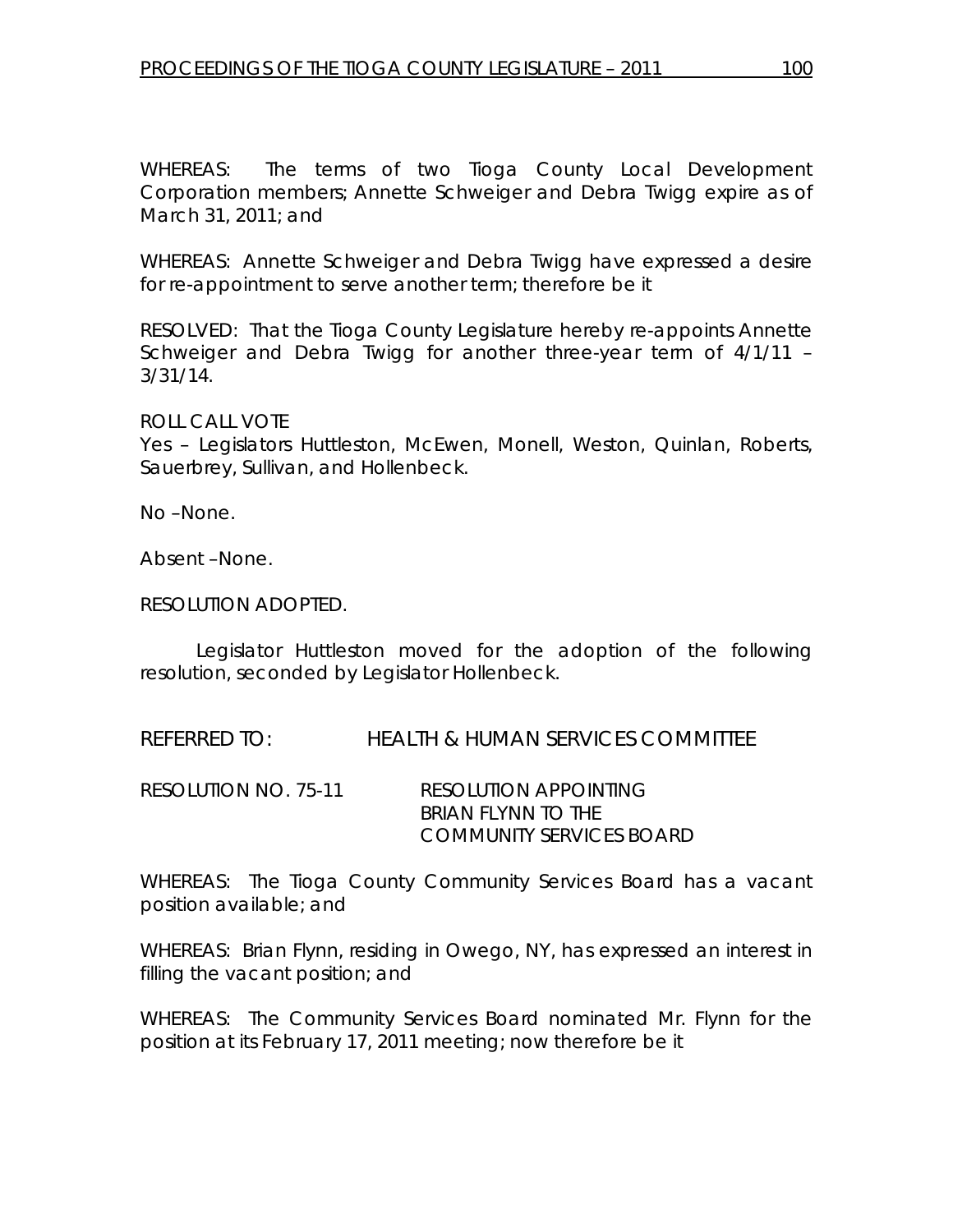RESOLVED: That the Tioga County Legislature hereby appoints Brian Flynn to the Tioga County Community Services Board for a vacant position with term ending on March 31, 2015.

ROLL CALL VOTE

Yes – Legislators Huttleston, McEwen, Monell, Weston, Quinlan, Roberts, Sauerbrey, Sullivan, and Hollenbeck.

No –None.

Absent –None.

RESOLUTION ADOPTED.

 Legislator Huttleston moved for the adoption of the following resolution, seconded by Legislator McEwen.

REFERRED TO: HEALTH & HUMAN SERVICES COMMITTEE

RESOLUTION NO. 76-11 *RESOLUTION REAPPOINTING KATHY ROUSH TO COMMUNITY SERVICES BOARD* 

WHEREAS: Kathy Roush's appointment to the Community Services Board will expire on March 31, 2011; and

WHEREAS: The Community Services Board has recommended Ms. Roush's reappointment; and

WHEREAS: Section Article 41.11 (d) of the Mental Hygiene Law allows counties to determine the length of term of Community Services Board members; therefore be it

RESOLVED: That Ms. Roush be reappointed to the Community Services Board, for a term starting April 1, 2011 and ending March 31, 2015.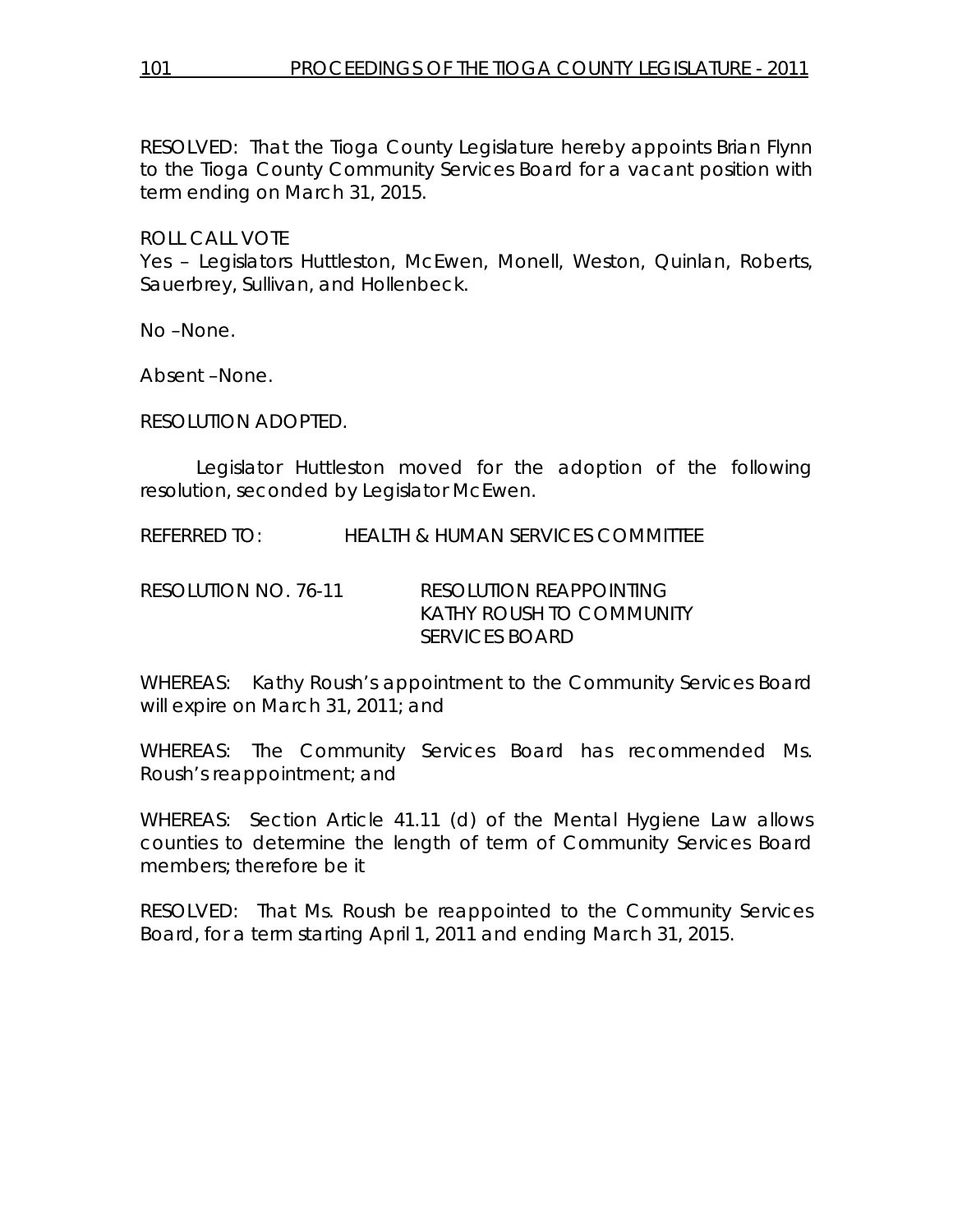ROLL CALL VOTE Yes – Legislators Huttleston, McEwen, Monell, Weston, Quinlan, Roberts, Sauerbrey, Sullivan, and Hollenbeck.

No –None.

Absent –None.

RESOLUTION ADOPTED.

 Legislator McEwen moved for the adoption of the following resolution, seconded by Legislator Hollenbeck.

REFERRED TO: The Second Second Second FINANCE COMMITTEE

RESOLUTION NO. 77-11 *AMEND RESOLUTION NO. 54-11 ERRONEOUS ASSESSMENT TOWN OF OWEGO* 

WHEREAS: Resolution 54-11 was adopted to allow a new tax bill be issued by the Town of Owego tax collector to Georgia Fey for property no. 1025, and to William & Carmelita Oakes for property no. 1053 to correct the village tax relevy; and

WHEREAS: The Town of Owego tax collector has since discovered that Georgia Fey paid the tax bill for property no. 1025, including the erroneous village tax relevy of \$757.08 on 1/31/11; and

WHEREAS: The Town of Owego tax collector will use Resolution no. 54-11 to proceed with the creation of a new tax bill correctly adding the village relevy for William & Carmelita Oakes for property no. 1053; and

WHEREAS: The Town of Owego tax collector has paid the January tax collection amounts to the County Treasurer; be it therefore

RESOLVED: That Resolution 54-11 be amended to allow the County Treasurer to issue a refund of the paid erroneous village tax of \$757.08 to Georgia Fey.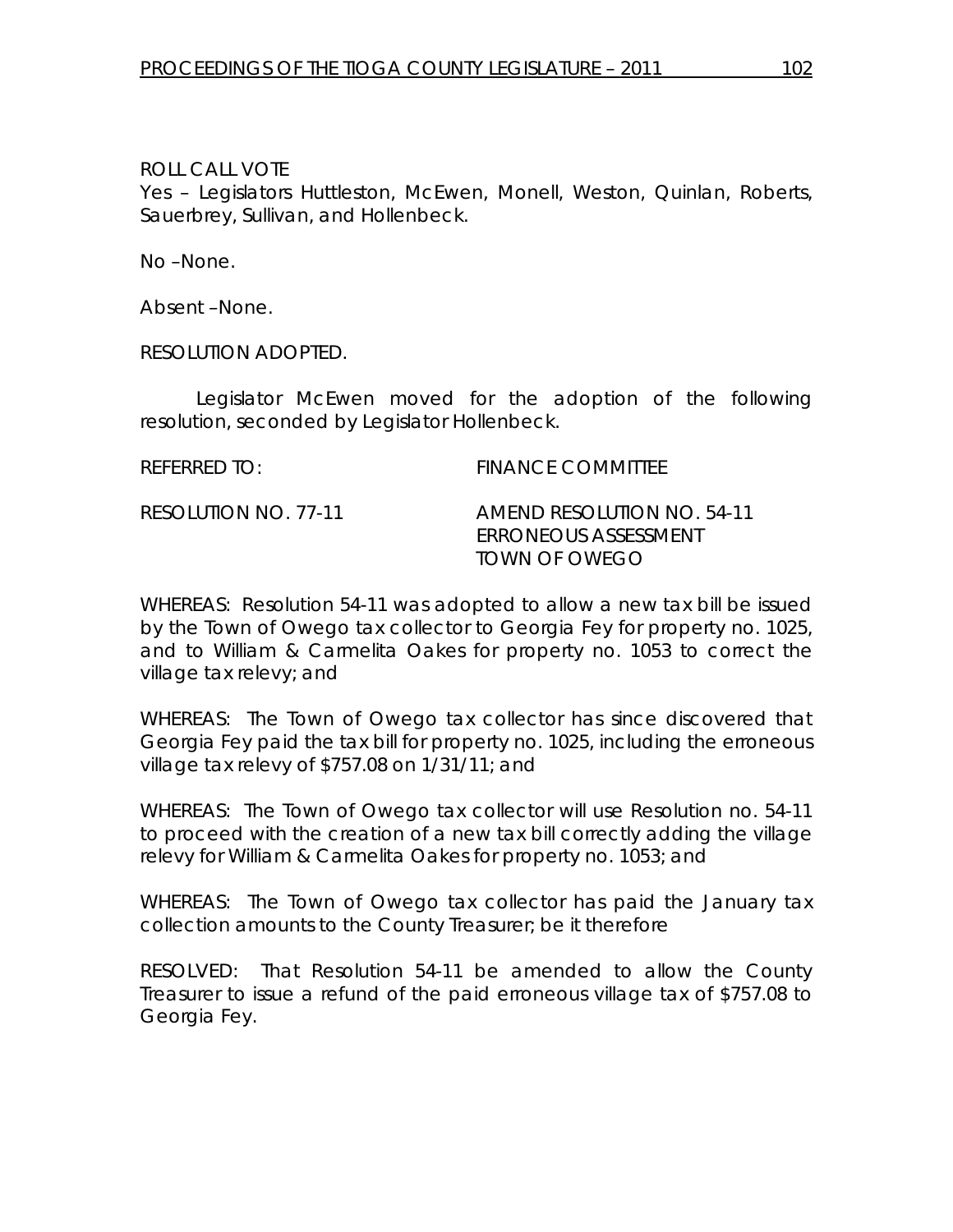ROLL CALL VOTE

Yes – Legislators Huttleston, McEwen, Monell, Weston, Quinlan, Roberts, Sauerbrey, Sullivan, and Hollenbeck.

No –None.

Absent –None.

RESOLUTION ADOPTED.

 Legislator Monell moved for the adoption of the following resolution, seconded by Legislator Roberts.

| REFERRED TO:        | ED&P COMMITTEE<br><b>PUBLIC WORKS COMMITTEE</b>                         |
|---------------------|-------------------------------------------------------------------------|
| RESOLUTION NO 78-11 | ADOPT TIOGA COUNTY STORMWATER<br>MANAGEMENT PROGRAM PLAN 2010 -<br>2015 |

WHEREAS: Per NYS DEC General Permit for Stormwater Discharges from Municipal Separate Storm Sewer Systems (GP-0-08-002); Tioga County is required to prepare and implement a Stormwater Management Program Plan for a Traditional Non-Land Use Control municipality; and

WHEREAS: Tioga County has prepared this document and updated it according to the newest permit, NYS DEC General Permit for Stormwater Discharges from Municipal Separate Storm Sewer Systems (GP-0-10-002); and

WHEREAS: This document is on file with both the Planning and Public Works Departments and is also available on-line at the Tioga County (www.tiogacountyny.com) and the Broome-Tioga Stormwater Coalition (www.broometiogastormwater.com) websites; therefore be it

RESOLVED: That the Tioga County Legislature hereby adopt the Tioga County Stormwater Management Program Plan 2010 – 2015.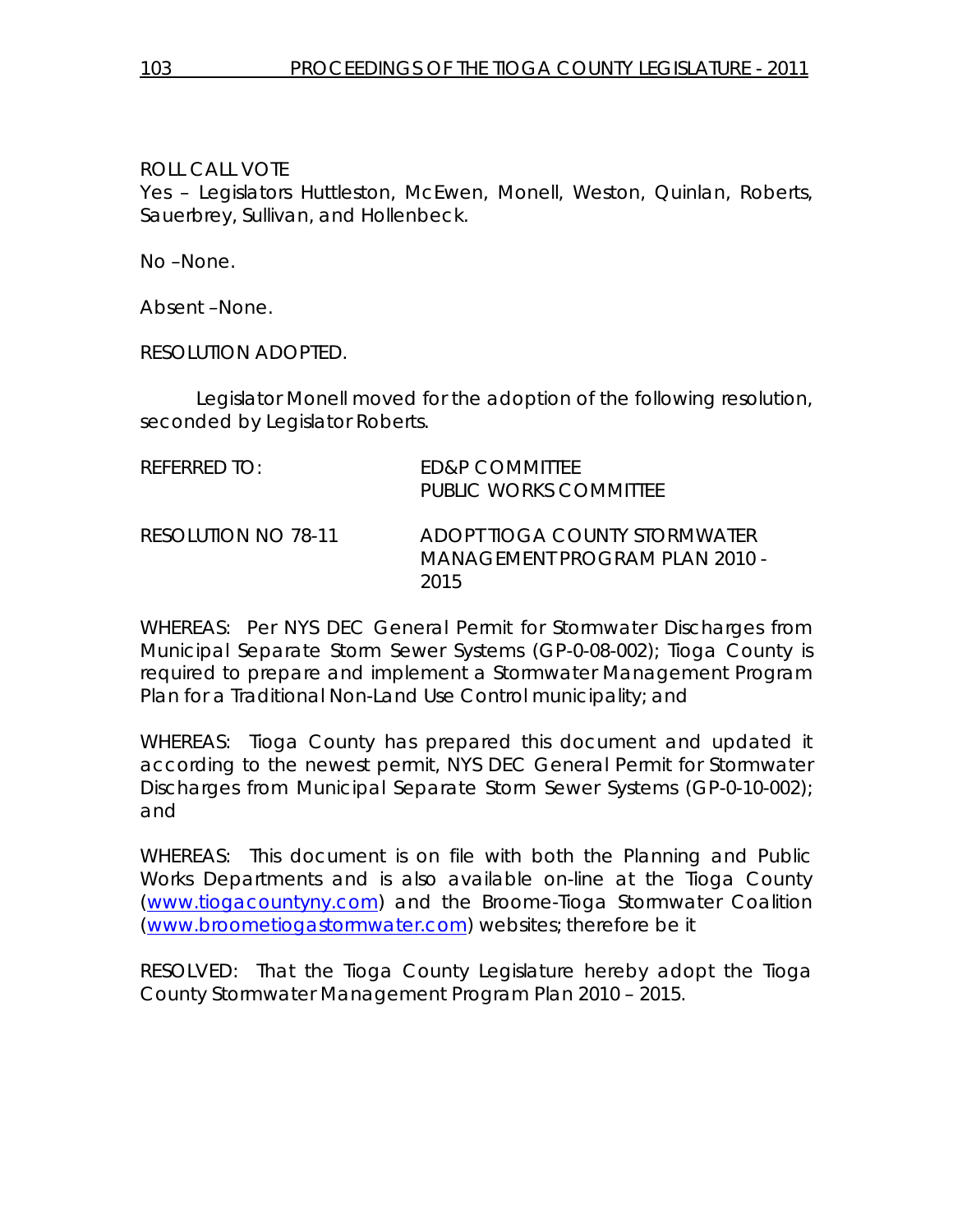ROLL CALL VOTE Yes – Legislators Huttleston, McEwen, Monell, Weston, Quinlan, Roberts, Sauerbrey, Sullivan, and Hollenbeck.

No –None.

Absent –None.

RESOLUTION ADOPTED.

 Legislator Monell moved for the adoption of the following resolution, seconded by Legislator Sauerbrey.

| $R$ FFFRRFD TO:     | <b>FD&amp;P COMMITTEE</b><br>AGRICULTURE COMMITTEE                          |
|---------------------|-----------------------------------------------------------------------------|
| RESOLUTION NO 79-11 | AUTHORIZE 2011 REQUESTS FOR INCLUSION<br>OF LANDS IN AGRICULTURAL DISTRICTS |

WHEREAS: In accordance with §303-B of the NYS Agricultural and Markets Law 25-AA, the Tioga County Planning Department has solicited agricultural land owners to request inclusion of lands in agricultural districts; and

WHEREAS: Tioga County Planning has received requests for inclusion of land in agricultural districts and prepared a report listing and summarizing these requests which are located within the Spencer and North Tioga Agricultural Districts; and

WHEREAS: The Tioga County Agricultural and Farmland Protection Board has reviewed said report and determined that the land to be included consists of viable agricultural land and its inclusion will serve the public interest by helping to maintain a viable agricultural industry within the district and therefore recommends County Legislature approval of inclusion of lands into their respective agricultural districts; and

WHEREAS: The Tioga County Legislature has held the required public hearing and no opposition was heard; therefore be it

RESOLVED: That the Tioga County Legislature approve the 2011 requests for inclusion of land listed in said report into the Spencer and North Tioga Agricultural Districts, and be it further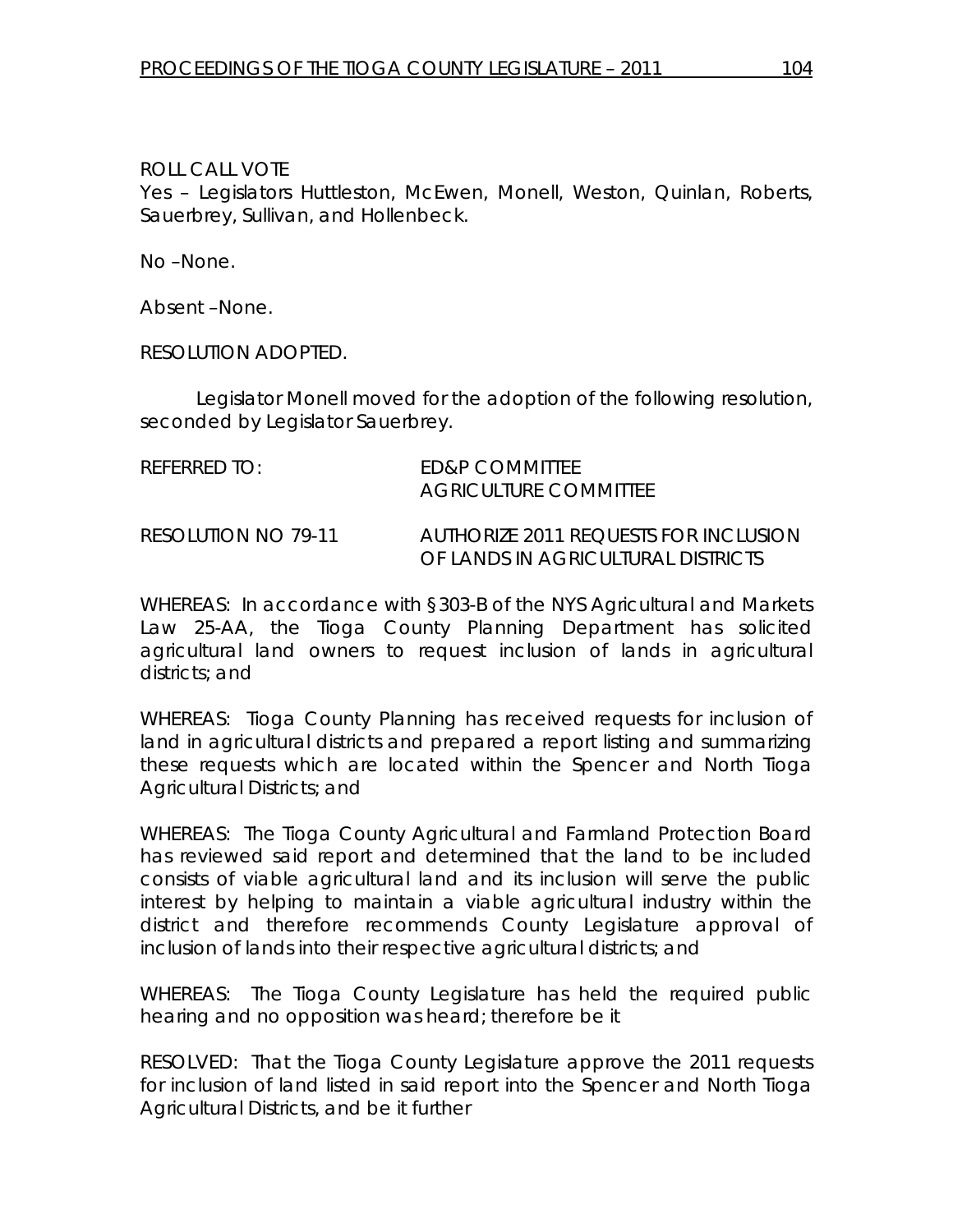RESOLVED: That the Tioga County Legislature directs the Tioga County Planning Department to submit said report to the Commissioner of NYS Department of Agriculture and Markets for final certification.

ROLL CALL VOTE Yes – Legislators Huttleston, McEwen, Monell, Weston, Quinlan, Roberts, Sauerbrey, Sullivan, and Hollenbeck.

No –None.

Absent –None.

RESOLUTION ADOPTED.

 Legislator Sauerbrey moved for the adoption of the following resolution, seconded by Legislator McEwen.

REFFERED TO: PUBLIC SAFETY COMMITTEE

RESOLUTION NO. 80-11 *RESOLUTION CALLING ON THE GOVERNOR AND THE STATE LEGISLATURE TO RECOGNIZE TIOGA COUNTY PROBATION DEPARTMENT AS IMPORTANT PARTNER IN PUBLIC SAFETY AND TO ALLOCATE STATE FUNDING TO PAY FOR THE PROGRAMS THE PROBATION DEPARTMENTS ARE MANDATED TO PROVIDE* 

WHEREAS: County Probation Departments are an integral part of the Criminal Justice System and operate within the legal framework of the Criminal Procedure Law, the Penal Law and the Family Court Act; and

WHEREAS: It is the mission of Probation to protect the community through intervention in the lives of those under supervision by facilitating compliance with court orders and serving as a catalyst for positive change; and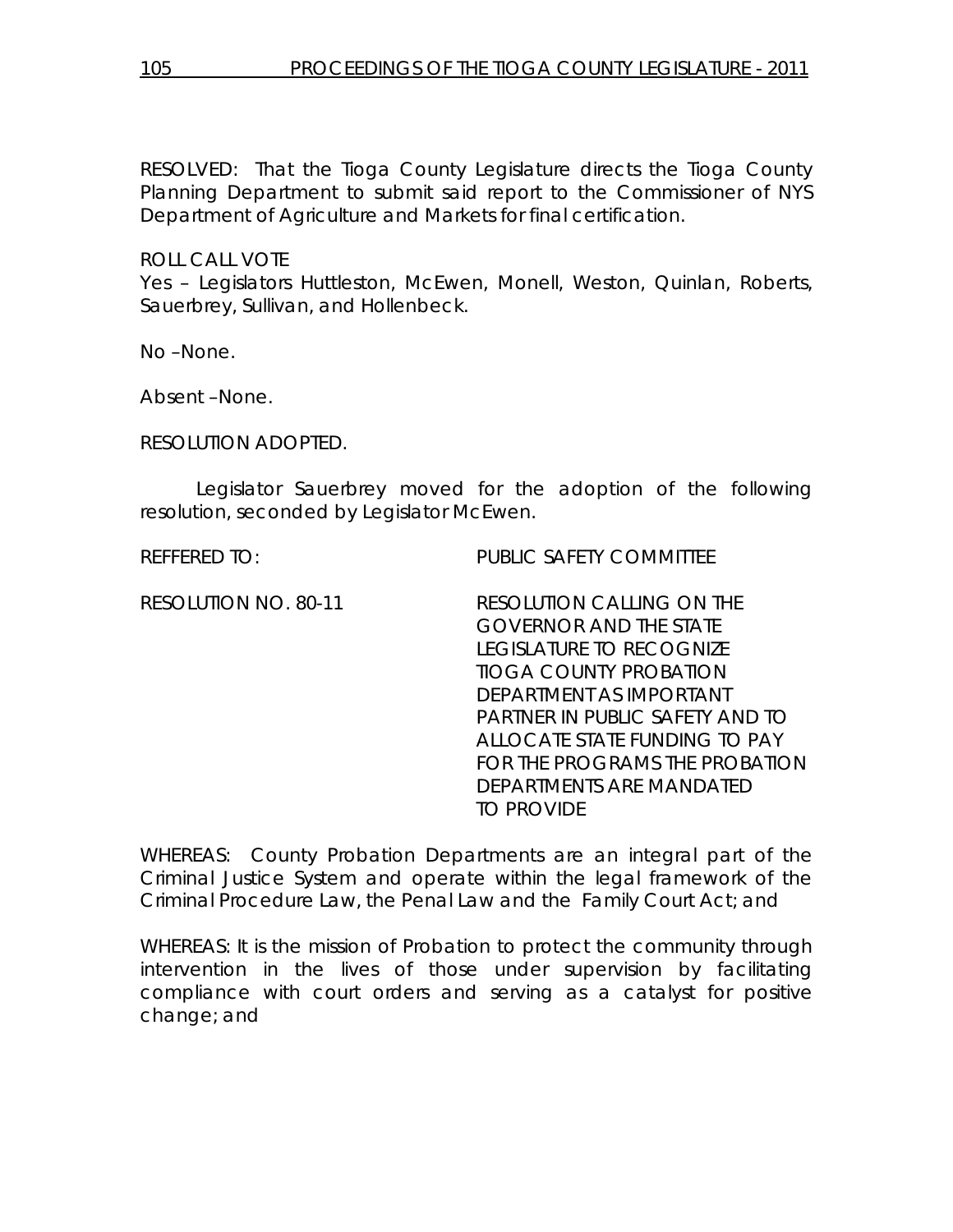WHEREAS: State funding for Probation has been drastically cut from a 53.4 percent State share in 1990 to only 14 percent in 2010, putting a huge strain on counties to fund the remaining 86 percent at a cost to county property taxpayers of \$340 million in 2010; and

WHEREAS: During a special legislative session on November 18, 2009, the legislature passed and the Governor signed Leandra's Law, which increased penalties for Driving While Intoxicated (DWI) and mandated harsher penalties including mandatory sentencing of ignition interlock devices (IIDs) for DWI offenders; and

WHEREAS: Regulations promulgated by the Office of Probation and Correctional Alternatives (OPCA) mandated that counties create plans for monitoring those individuals required by their sentence to install an IID and required counties to designate an entity to be responsible for monitoring of these devices. Further, probation is mandated to collect DNA samples from offenders, for which the county receives no reimbursement from the State; and

WHEREAS: The legislation provided no funding or resources whereby the ignition interlock section of this legislation could be implemented by local jurisdictions, thus creating an unfunded mandate on counties that are responsible for ensuring that individuals sentenced to IIDs comply with the law and their sentence; and

WHEREAS: The New York State Vehicle & Traffic Law currently states that court ordered surcharges in Driving While Intoxicated related convictions be forwarded by the courts to the State of New York; and

WHEREAS: These court ordered surcharges on Driving While Intoxicated convictions should be directed to this County to be used to support the enforcement of the ignition interlock provisions of Leandra's Law; and

WHEREAS: In 2010 the New York State Senate unanimously approved S.7951 which would amend New York State Vehicle & Traffic Law Sections 1809-C and 1809-E directing that mandatory court ordered surcharges imposed and collected on DWI offenses be directed to the STOP-DWI Program in the county where the offense occurred; now therefore be it

RESOLVED: That the Tioga County Legislature recognizes the extraordinary and important role Probation provides to the community, law enforcement and the courts; and be it further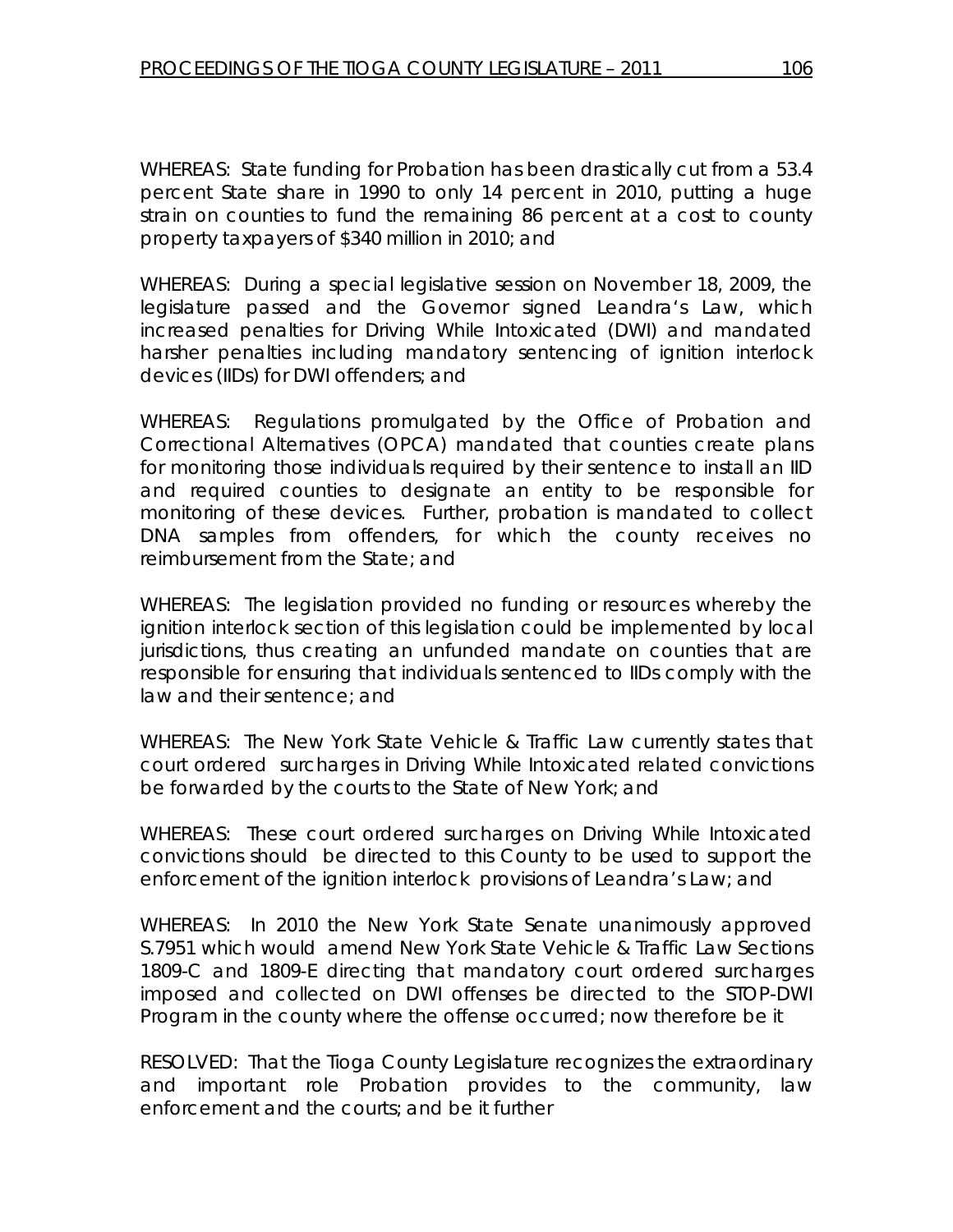RESOLVED: That the Tioga County Legislature urges Governor Andrew M. Cuomo and the New York State Legislature to fund Probation at adequate levels to ensure the continued support of and resources for the important work Probation Officers perform; and be it further

RESOLVED: That the Tioga County Legislature urges the redirection of court ordered surcharges in Driving While Intoxicated related convictions be directed to the counties who administer STOP-DWI, Probation and other anti-DWI programs and alleviate the undue burdens Leandra's law placed on county services and redirect the DNA collection fee to the county entity, be it the Probation department or Sheriffs' Office that collects the DNA; and be it further

RESOLVED: That the Tioga County Legislature shall forward copies of this Resolution to Governor Andrew M. Cuomo, the New York State Legislature and all others deemed necessary and proper.

ROLL CALL VOTE

Yes – Legislators Huttleston, McEwen, Monell, Weston, Quinlan, Roberts, Sauerbrey, Sullivan, and Hollenbeck.

No –None.

Absent –None.

RESOLUTION ADOPTED.

 Legislator Huttleston moved for the adoption of the following resolution, seconded by Legislator Hollenbeck.

| RFFRRFDIO:           | <b>HEALTH &amp; HUMAN SERVICES COMMITTEE</b><br><b>FINANCE COMMITTEE</b> |
|----------------------|--------------------------------------------------------------------------|
| RESOLUTION NO. 81-11 | <i>APPROPRIATION OF FUNDS</i><br>PUBLIC HEALTH                           |

WHEREAS: New York State Highway Safety Program funding has been awarded to the Tioga County Public Health Department; and

WHEREAS: The funding is specifically designated for the purchase of program deliverables; and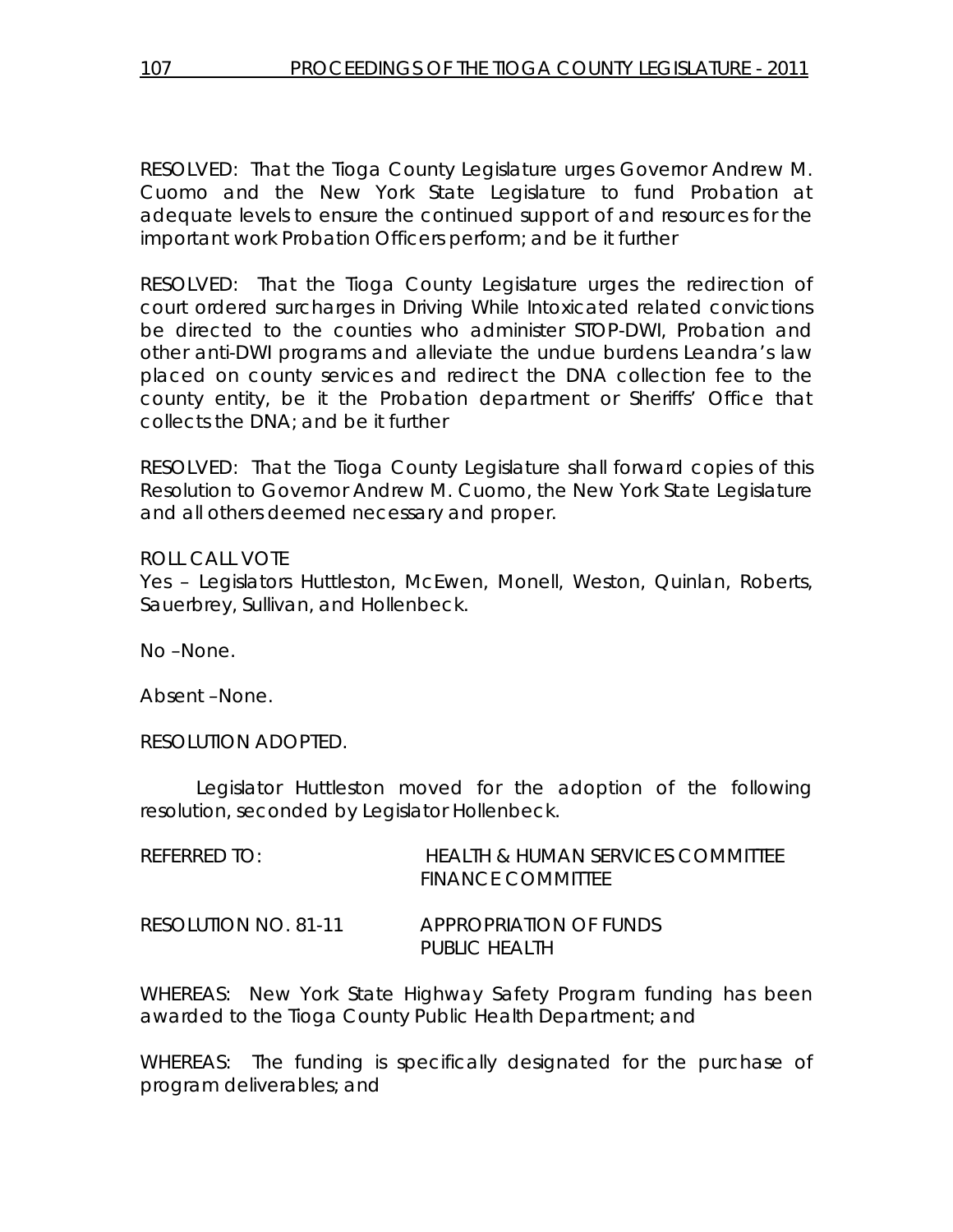WHEREAS: Appropriation of Funds requires Legislative approval; therefore be it

RESOLVED: That funding be appropriated as follows:

|     | From: A3401.12 State Aid – Health Education | \$13,500 |
|-----|---------------------------------------------|----------|
| ിറ: | A4012.20-130 Health Education: Equipment    | \$5,500  |
| lo: | A4012.40-640 Health Education: Supplies     | \$8,000  |

ROLL CALL VOTE

Yes – Legislators Huttleston, McEwen, Monell, Weston, Quinlan, Roberts, Sauerbrey, Sullivan, and Hollenbeck.

No –None.

Absent –None.

RESOLUTION ADOPTED.

 Legislator Huttleston moved for the adoption of the following resolution, seconded by Legislator Hollenbeck.

| REFERRED TO:         | HEALTH & HUMAN SERVICES COMMITTEE<br><b>FINANCE COMMITTEE</b> |
|----------------------|---------------------------------------------------------------|
| RESOLUTION NO. 82-11 | <i>APPROPRIATION OF FUNDS</i><br>PUBLIC HEALTH                |

WHEREAS: New York State Child Passenger Safety Program funding has been awarded to the Tioga County Public Health Department; and

WHEREAS: The funding is specifically designated for the purchase of program deliverables; and

WHEREAS: Appropriation of Funds requires Legislative approval; therefore be it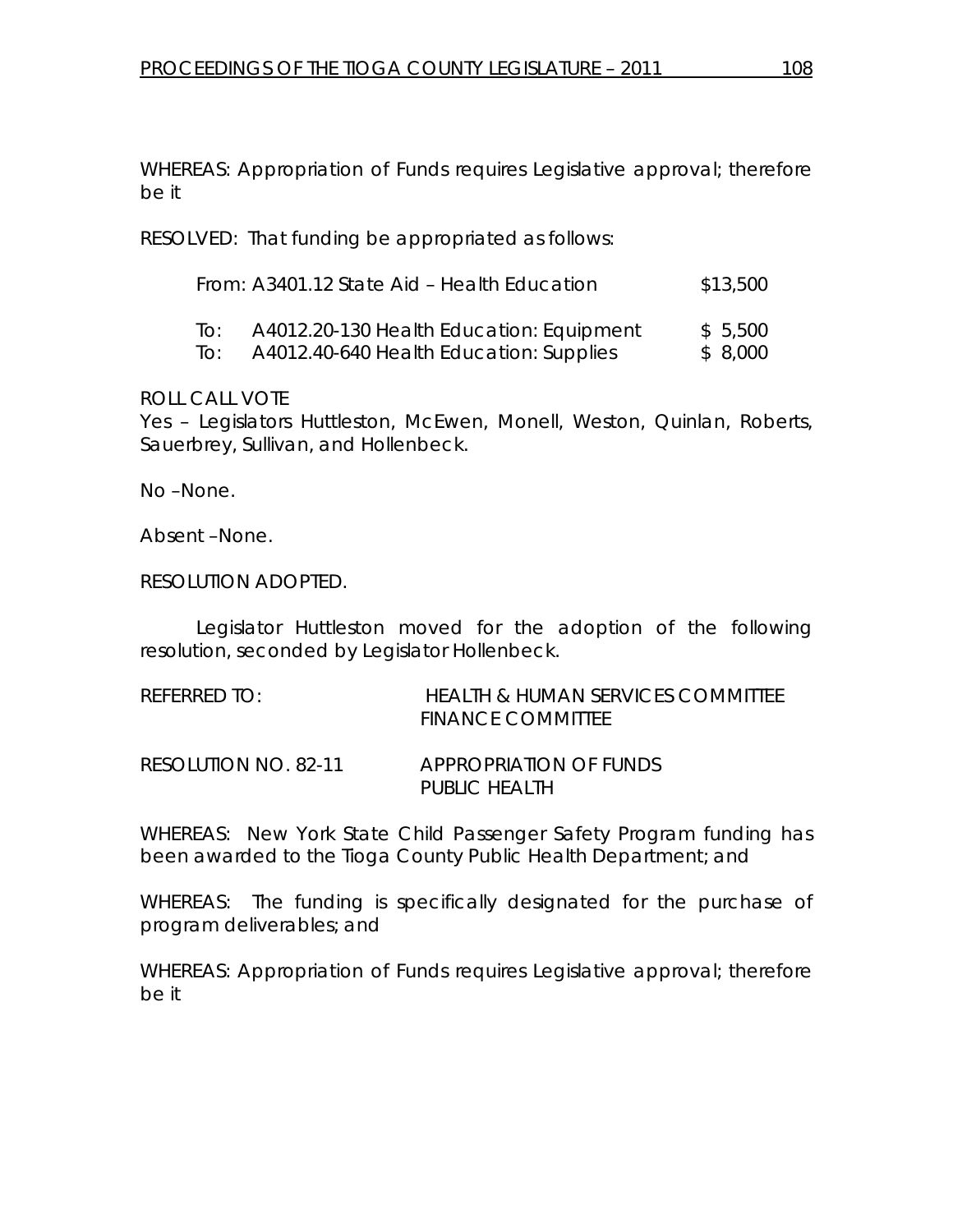RESOLVED: That funding be appropriated as follows:

|     | From: A3401.12 State Aid – Health Education | \$7.000 |
|-----|---------------------------------------------|---------|
| TO: | A4012.20-131 Health Education: Car Seats    | \$5.000 |
| To: | A4012.40-640 Health Education: Supplies     | \$2,000 |

### ROLL CALL VOTE

Yes – Legislators Huttleston, McEwen, Monell, Weston, Quinlan, Roberts, Sauerbrey, Sullivan, and Hollenbeck.

No –None.

Absent –None.

RESOLUTION ADOPTED.

 Legislator Sauerbrey moved for the adoption of the following resolution, seconded by Legislator Huttleston.

| $R$ FFFRRFD TO:      | PUBLIC SAFETY COMMITTEE                                                                              |
|----------------------|------------------------------------------------------------------------------------------------------|
| RESOLUTION NO. 83-11 | AUTHORIZE THE SUBMISSION OF<br><i>FY' 2012 NYS GISC BUNY GRANT</i><br>APPLICATION – SHERIFF'S OFFICE |

WHEREAS: The NYS Governors Traffic Safety Council has announced a FY' 12 BUNY (Buckle Up New York Program) grant; and

WHEREAS: Applications for this grant must be received no later than May 15, 2011; and

WHEREAS: County Policy #47 requires that a resolution be approved before any such grant application be submitted; therefore be it

RESOLVED: That the Tioga County Sheriff's Office be authorized to submit the appropriate grant application for the purpose of securing this funding and authorizes the Chair of the Legislature to sign such application.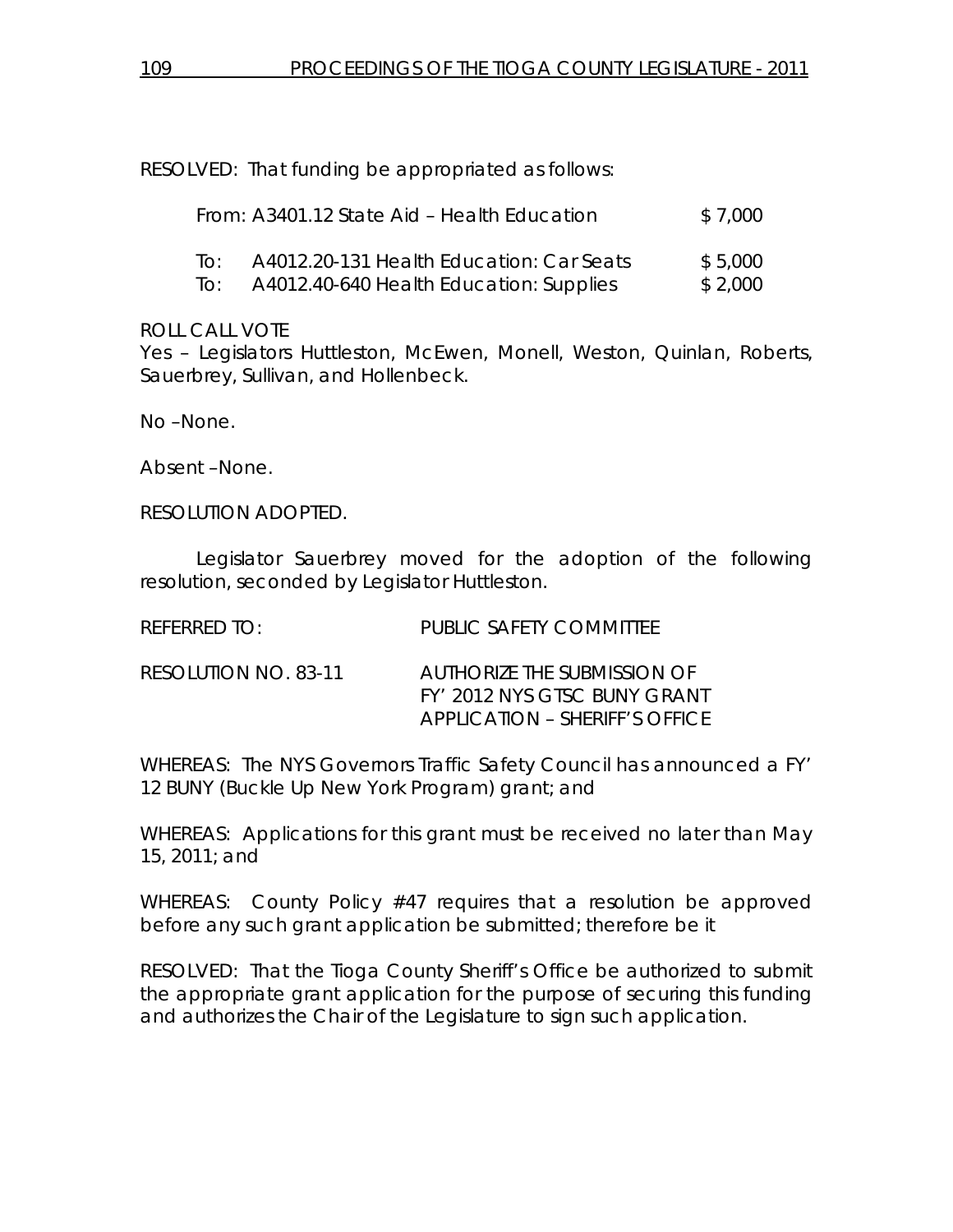ROLL CALL VOTE

Yes – Legislators Huttleston, McEwen, Monell, Weston, Quinlan, Roberts, Sauerbrey, Sullivan, and Hollenbeck.

No –None.

Absent –None.

RESOLUTION ADOPTED.

 Legislator Sauerbrey moved for the adoption of the following resolution, seconded by Legislator Huttleston.

| REFERRED TO:         | PUBLIC SAFETY COMMITTEE                                                                            |
|----------------------|----------------------------------------------------------------------------------------------------|
| RESOLUTION NO. 84-11 | AUTHORIZE THE SUBMISSION OF<br>A FY' 2012 GISC SIFP GRANT<br><b>APPLICATION - SHERIFF'S OFFICE</b> |

WHEREAS: The NYS Governors Traffic Safety Council has announced a FY' 12 STEP (Selective Traffic Enforcement Program) grant; and

WHEREAS: Applications for this grant must be received no later than May 15, 2011; and

WHEREAS: County Policy #47 requires that a resolution be approved before any such grant application be submitted; therefore be it

RESOLVED: That the Tioga County Sheriff's Office be authorized to submit the appropriate grant application for the purpose of securing this funding and authorizes the Chair of the Legislature to sign such application.

ROLL CALL VOTE Yes – Legislators Huttleston, McEwen, Monell, Weston, Quinlan, Roberts, Sauerbrey, Sullivan, and Hollenbeck.

No –None.

Absent –None.

RESOLUTION ADOPTED.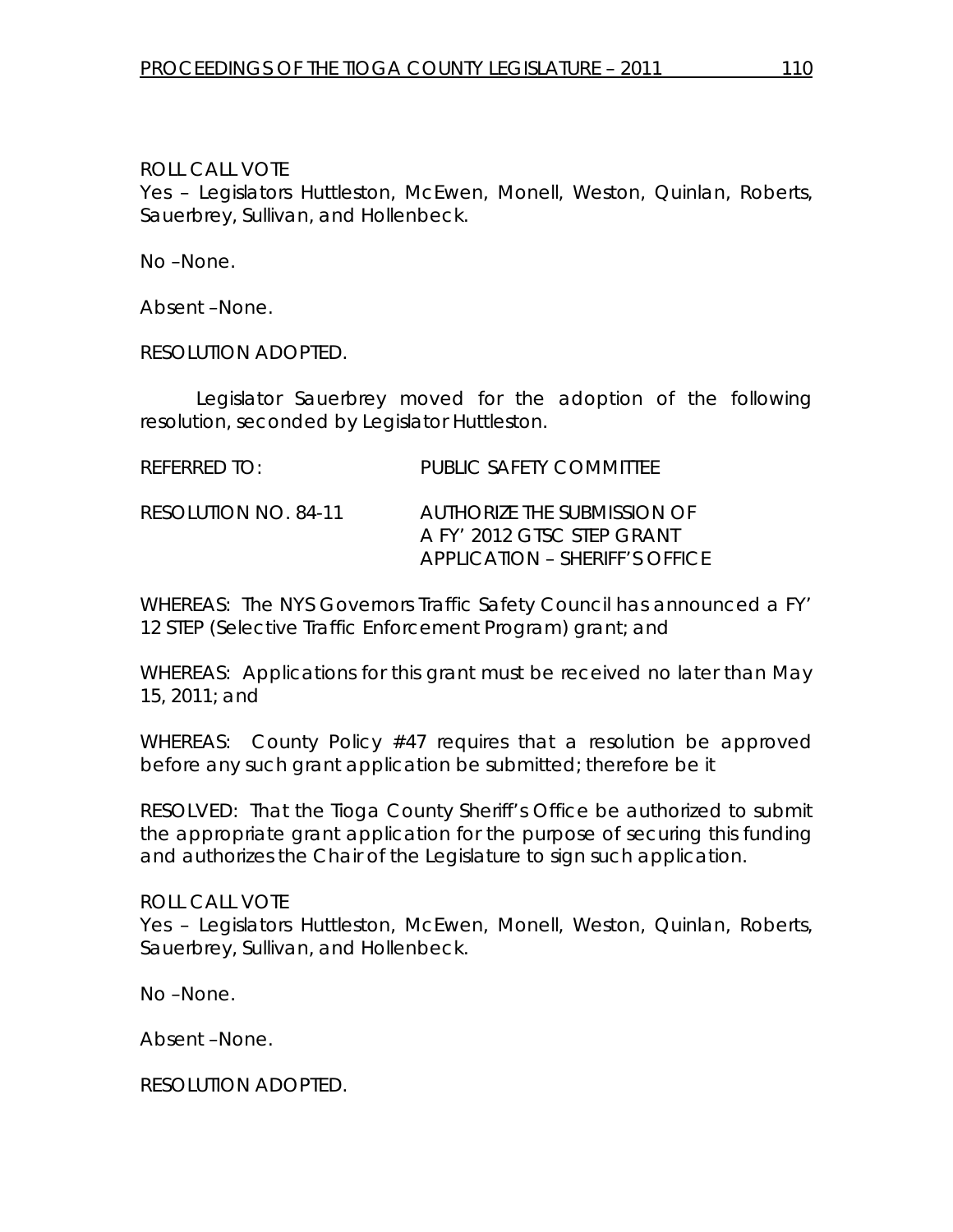Legislator Sauerbrey moved for the adoption of the following resolution, seconded by Legislator Huttleston.

| REFERRED TO:         | PUBLIC SAFETY COMMITTEE                                                                                                   |
|----------------------|---------------------------------------------------------------------------------------------------------------------------|
| RESOLUTION NO. 85-11 | AUTHORIZE THE SUBMISSION OF<br>FY' 2012 NYS GTSC CHILD<br><b>SAFETY SEAT GRANT APPLICATION</b><br><b>SHERIFF'S OFFICE</b> |

WHEREAS: The NYS Governors Traffic Safety Council has announced a FY' 12 Child Safety Seat Program grant; and

WHEREAS: Applications for this grant must be received no later than May 15, 2011; and

WHEREAS: County Policy #47 requires that a resolution be approved before any such grant application be submitted; therefore be it

RESOLVED: That the Tioga County Sheriff's Office be authorized to submit the appropriate grant application for the purpose of securing this funding, and authorizes the Chair of the Legislature to sign such application.

## ROLL CALL VOTE

Yes – Legislators Huttleston, McEwen, Monell, Weston, Quinlan, Roberts, Sauerbrey, Sullivan, and Hollenbeck.

No –None.

Absent –None.

RESOLUTION ADOPTED.

 Legislator Sauerbrey moved for the adoption of the following resolution, seconded by Legislator Huttleston.

REFERRED TO: PUBLIC SAFETY COMMITTEE RESOLUTION NO. 86-11 *AUTHORIZE THE SUBMISSION OF LEMPG GRANT APPLICATION EMERGENCY MANAGEMENT*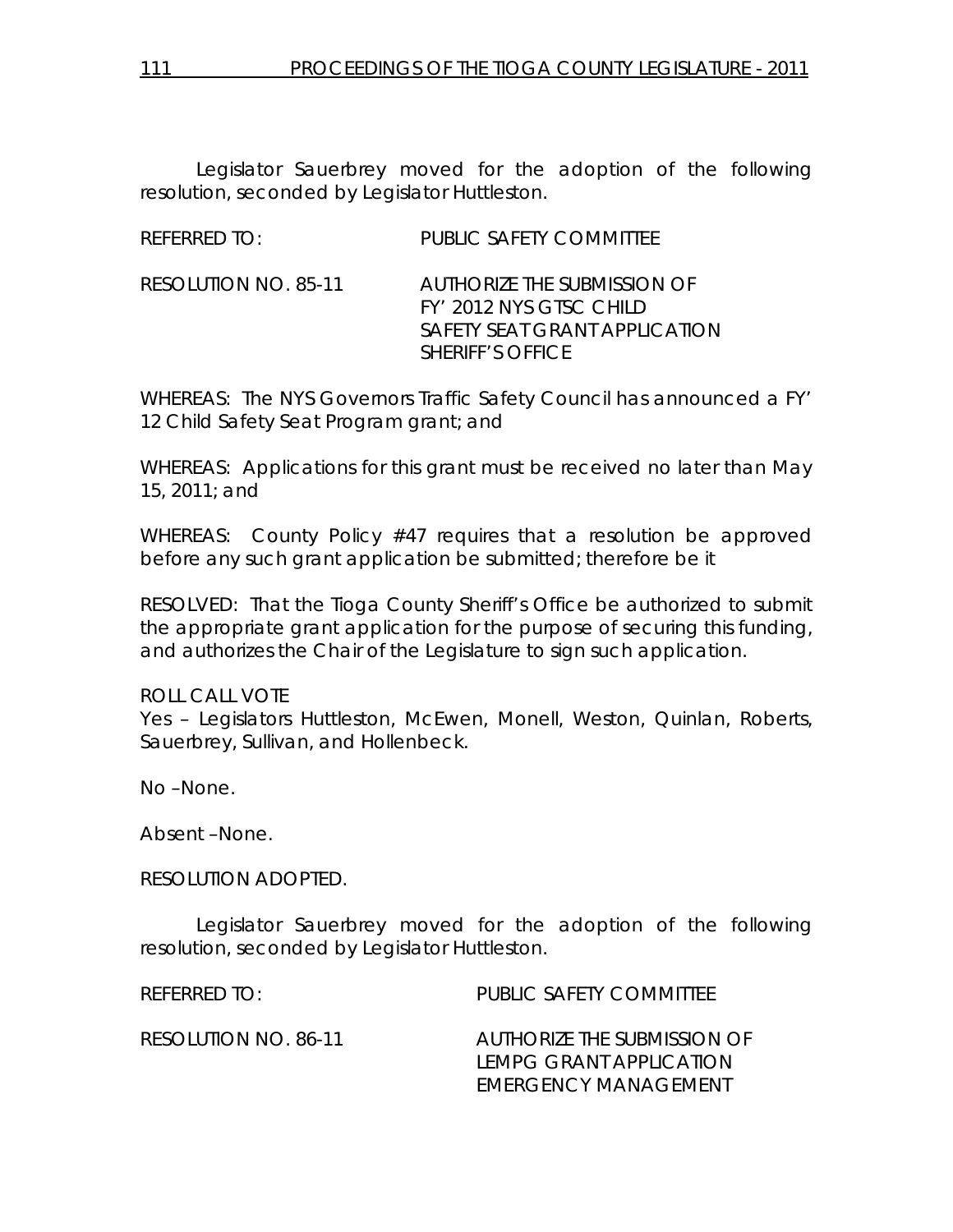WHEREAS: County Policy #47 requires that a resolution be approved before any such grant applications are submitted; and

WHEREAS: The New York State Emergency Management Office has announced the FY '10 Local Emergency Planning Grant (LEMPG) for Tioga County Emergency Management Office in the amount of \$23,061; and

WHEREAS: This grant has been used for augmenting and supplementing the local Office of Emergency Management budget for the past 31 years; and

WHEREAS: Application for these monies must be submitted no later than March 31st, 2011; therefore be it

RESOLVED: That the Tioga County Emergency Management Office be authorized to submit the appropriate grant application for the purpose of securing this funding, and authorizes the Chair of the Legislature to sign such application.

ROLL CALL VOTE

Yes – Legislators Huttleston, McEwen, Monell, Weston, Quinlan, Roberts, Sauerbrey, Sullivan, and Hollenbeck.

No –None.

Absent –None.

RESOLUTION ADOPTED.

 Legislator Roberts moved for the adoption of the following resolution, seconded by Legislator Sullivan.

REFERRED TO: PUBLIC WORKS COMMITTEE

RESOLUTION NO. 87-11 *AWARD DESIGN SERVICES CONTRACT DELTA ENGINEERS FOR DESIGN SERVICES OF THE GRIDLEYVILLE CROSSING RD BRIDGE OVER CATATONK CREEK BIN: 3335090* 

WHEREAS: Tioga County bonded for a program for rehabilitation of various bridges within the County; and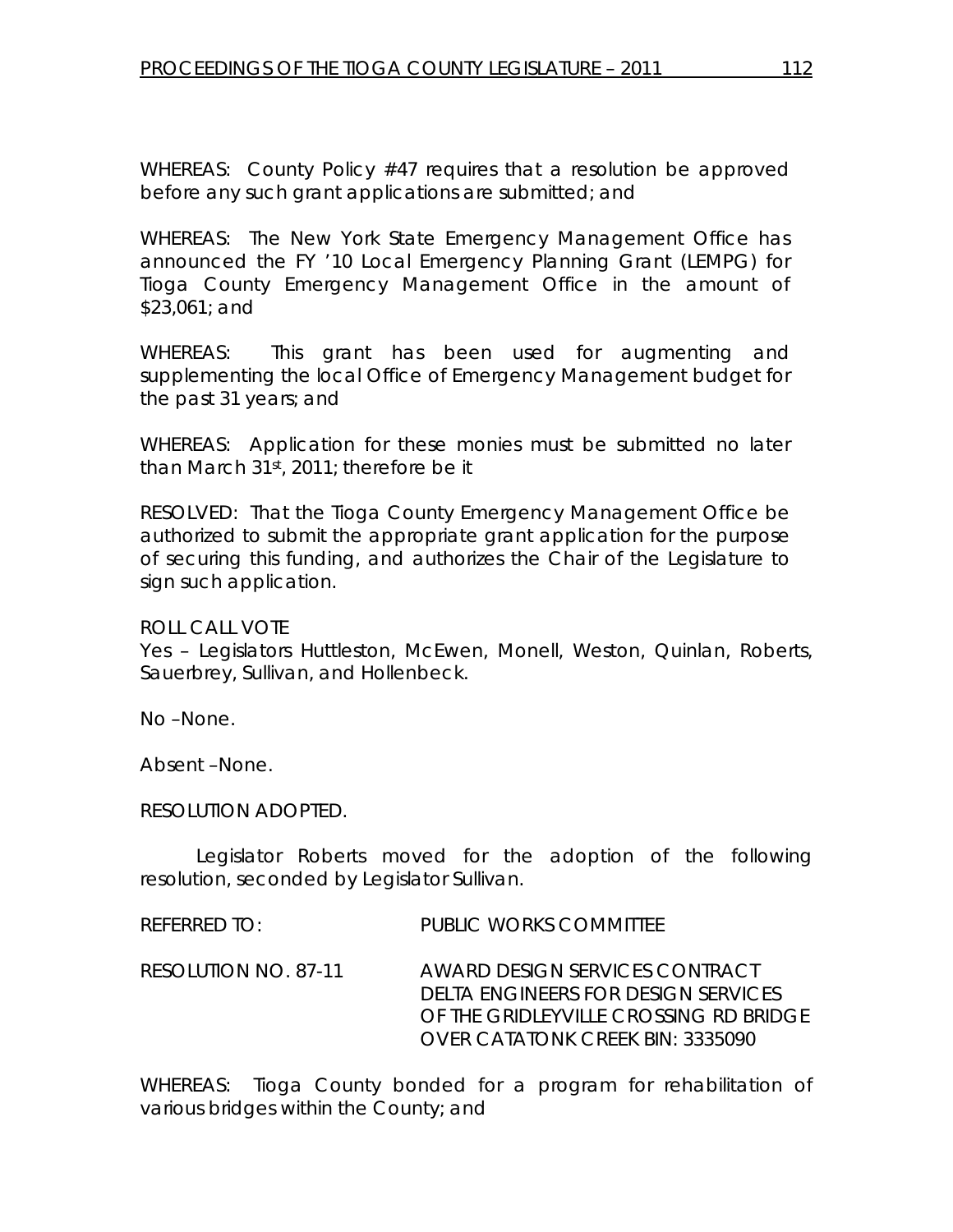WHEREAS: Funds are available for the design of these bridges as part of the Bond Issue; and

WHEREAS: The Gridleyville Crossing Rd. Bridge (BIN: 3335090) is one of the bridges in the program; therefore be it

RESOLVED: That the Tioga County Legislature award the design services contract to Delta Engineers, Endwell, NY 13760 in the amount of \$69,997; and be it further

RESOLVED: That account H2011.10 be established for this project by transferring \$69,997 from H511 Appropriated Reserve account into H2011.10 Gridleyville Crossing Rd. Bridge over Catatonk Creek (BIN: 3335090).

ROLL CALL VOTE Yes – Legislators Huttleston, McEwen, Monell, Weston, Quinlan, Roberts, Sauerbrey, Sullivan, and Hollenbeck.

No –None.

Absent –None.

RESOLUTION ADOPTED.

 Legislator Roberts moved for the adoption of the following resolution, seconded by Legislator Sullivan.

REFERRED TO: PUBLIC WORKS COMMITTEE

RESOLUTION NO. 88-11 *AWARD DESIGN SERVICES CONTRACT SHUMAKER ENGINEERS FOR DESIGN SERVICES OF THE DEAN CREEK RD BRIDGE OVER DEAN CREEK (BIN: 3334850) AND SABIN RD BRIDGE OVER DEAN CREEK (BIN: 3334860)* 

WHEREAS: Tioga County bonded for a program for rehabilitation of various bridges within the County; and

WHEREAS: Funds are available for the design of these bridges as part of the Bond Issue; and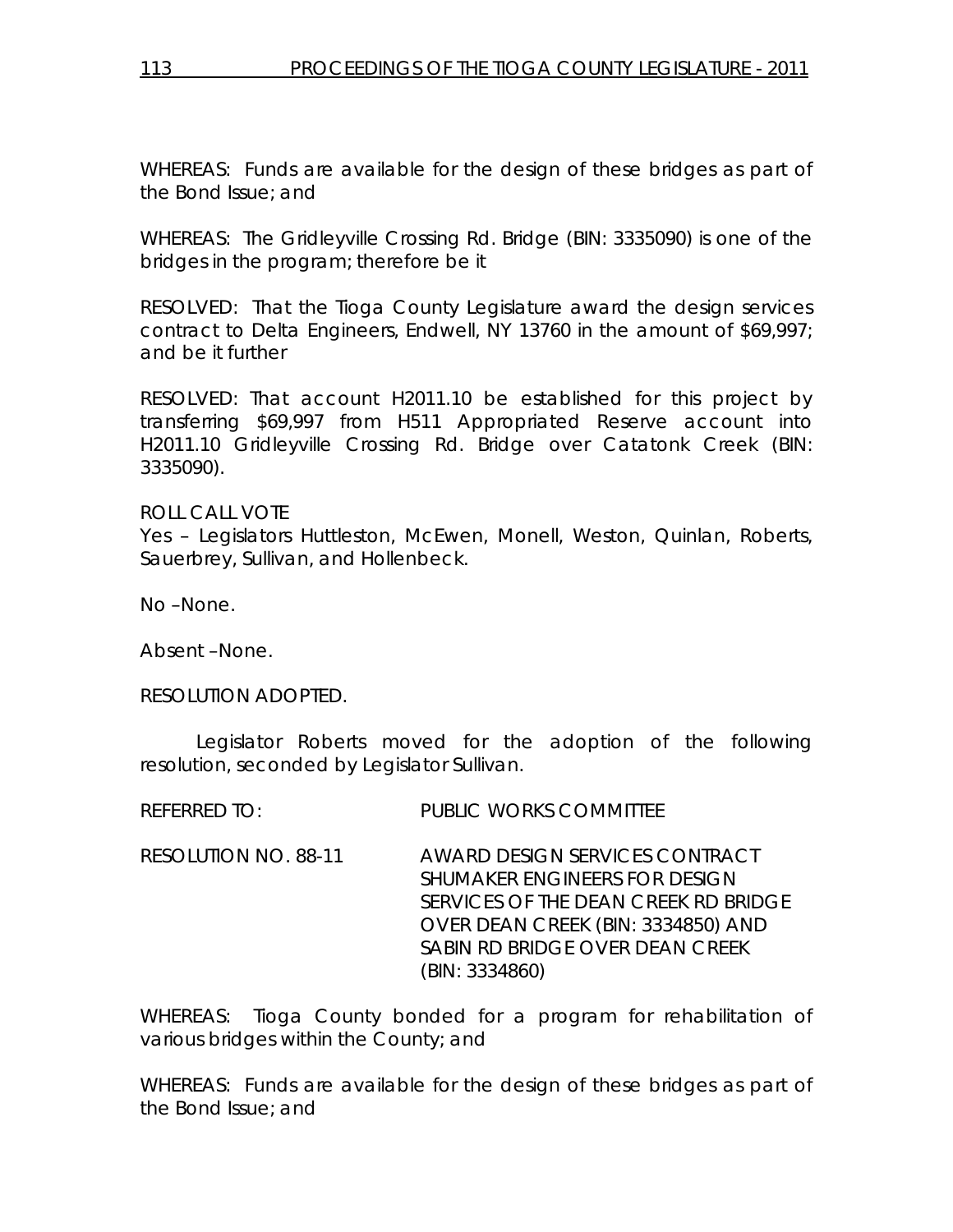WHEREAS: The Dean Creek RD Bridge over Dean Creek (BIN: 3334850) and Sabin Rd Bridge over Dean Creek (BIN: 3334860) are two of the bridges in the program; therefore be it

RESOLVED: That the Tioga County Legislature award the design services contract to Shumaker Engineers, Binghamton, NY 13901 in the amount of \$74,900; and be it further

RESOLVED: That account H2011.09 be established for this project by transferring \$74,900 from H511 Appropriated Reserve account into H2011.09 Dean Creek RD Bridge over Dean Creek (BIN: 3334850) and Sabin Rd Bridge over Dean Creek (BIN: 3334860) for that amount.

ROLL CALL VOTE

Yes – Legislators Huttleston, McEwen, Monell, Weston, Quinlan, Roberts, Sauerbrey, Sullivan, and Hollenbeck.

No –None.

Absent –None.

RESOLUTION ADOPTED.

 Legislator Roberts moved for the adoption of the following resolution, seconded by Legislator Monell.

REFERRED TO: PUBLIC WORKS COMMITTEE

RESOLUTION NO. 89-11 *AWARD DESIGN SERVICES CONTRACT MCFARLAND – JOHNSON ENGINEERS FOR DESIGN SERVICES OF THE GASKILL RD BRIDGE OVER LITTLE NANTICOKE CREEK (BIN: 3335370)* 

WHEREAS: Tioga County bonded for a program for rehabilitation of various bridges within the County; and

WHEREAS: Funds are available for the design of these bridges as part of the Bond Issue; and

WHEREAS: The Gaskill RD Bridge over Little Nanticoke Creek (BIN: 3335370) is one of the bridges in the program; therefore be it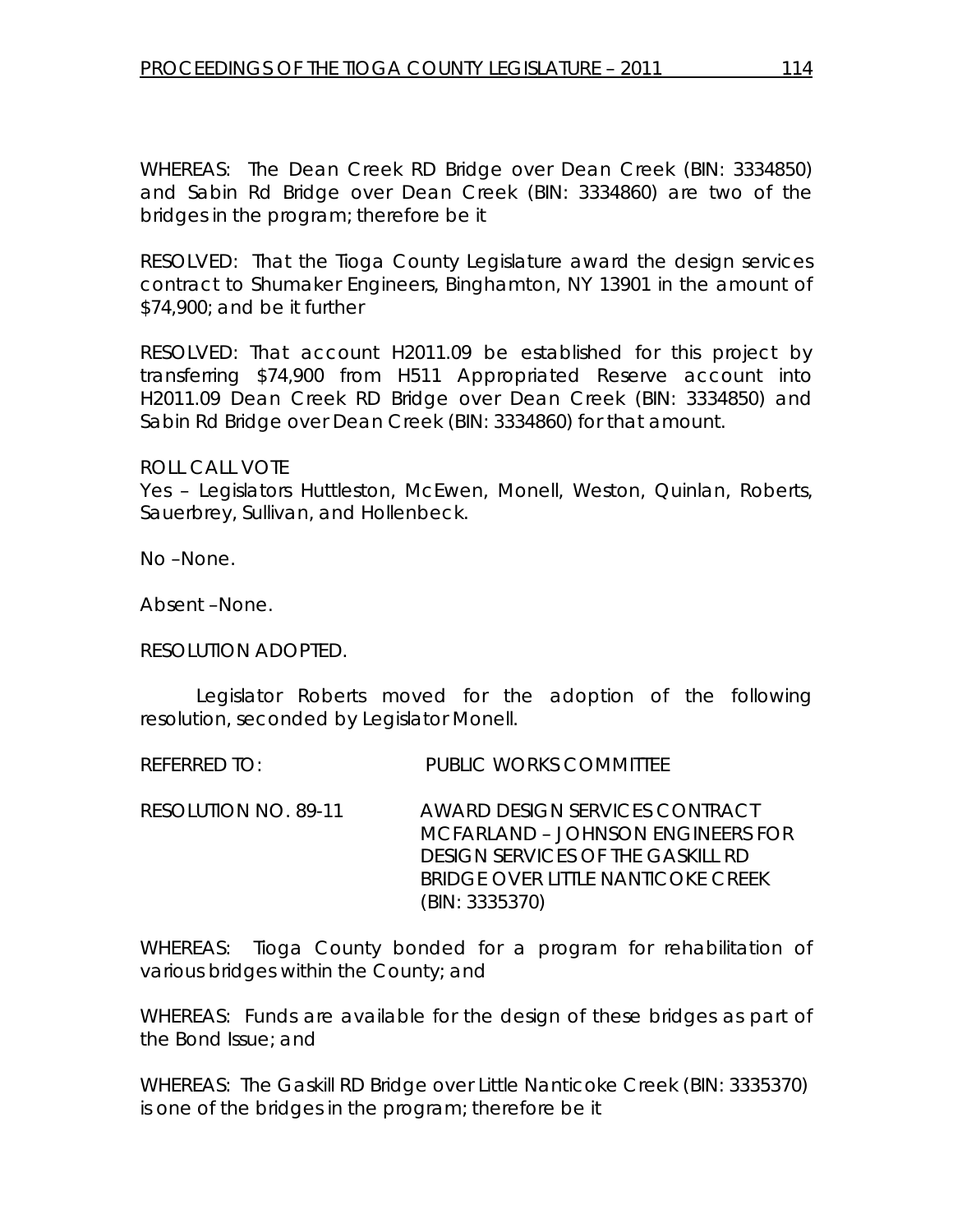RESOLVED: That the Tioga County Legislature award the design services contract to McFarland-Johnson Engineers, Binghamton, NY 13901 in the amount of \$69,871; and be it further

RESOLVED: That account H2011.08 be established for this project by transferring \$69,871 from H511 Appropriated Reserve account into H2011.08 Gaskill RD Bridge over Little Nanticoke Creek (BIN: 3335370).

ROLL CALL VOTE

Yes – Legislators Huttleston, McEwen, Monell, Weston, Quinlan, Roberts, Sauerbrey, Sullivan, and Hollenbeck.

No –None.

Absent –None.

RESOLUTION ADOPTED.

 Legislator Roberts moved for the adoption of the following resolution, seconded by Legislator Sullivan.

| <b>REFERRED TO:</b> | <b>PUBLIC WORKS COMMITTEE</b> |
|---------------------|-------------------------------|

RESOLUTION NO. 90–11 *AWARD CONSTRUCTION INSPECTION CONTRACT TO MCFARLAND-JOHNSON INC FOR THE MAIN STREET BRIDGE OVER CAYUTA CREEK (BIN:3334800)* 

WHEREAS: Tioga County bonded for a program for rehabilitation of various bridges within the County; and

WHEREAS: Funds are available for the design of these bridges as part of the Bond Issue; therefore be it

RESOLVED: That the Tioga County Legislature award the construction inspection services contract to McFarland-Johnson Engineers, Binghamton, NY 13901 in the amount of \$168,115 to be paid out of Main Street Bridge account H2009.05.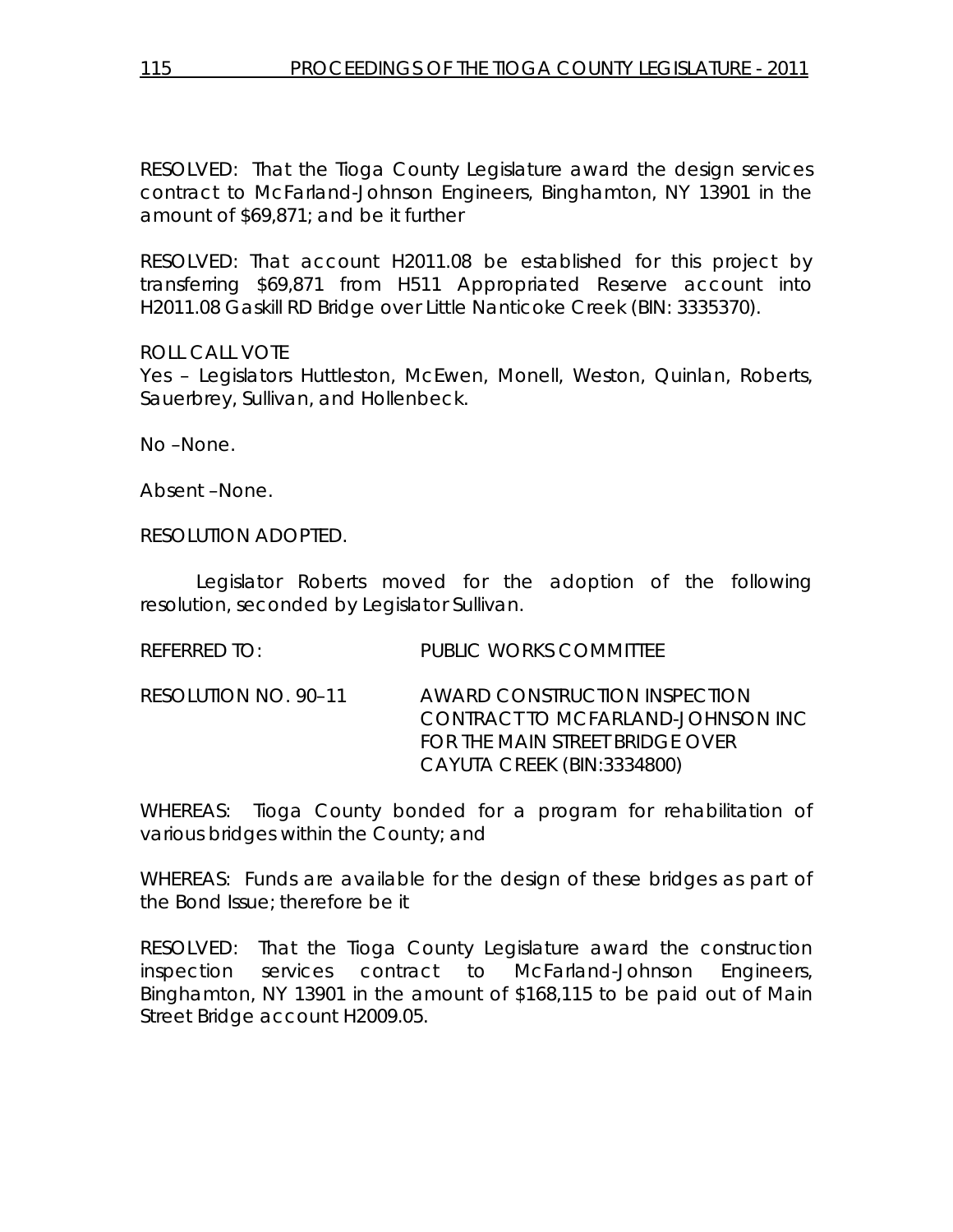ROLL CALL VOTE

Yes – Legislators Huttleston, McEwen, Monell, Weston, Quinlan, Roberts, Sauerbrey, Sullivan, and Hollenbeck.

No –None.

Absent –None.

RESOLUTION ADOPTED.

 Legislator McEwen moved for the adoption of the following resolution, seconded by Legislator Hollenbeck.

| REFERRED TO:         | LEGISLATIVE WORKSESSION                           |
|----------------------|---------------------------------------------------|
| RESOLUTION NO. 91-11 | AMEND COUNTY POLICY 26<br>TIOGA COUNTY ETHICS LAW |

WHEREAS: County Policy 26 Tioga County Ethics Law outlines the Tioga County Ethics Law and Disclosure Law in accordance with Article 18 of the New York State General Municipal Law; and

 *1990 AS AMENDED* 

 *LOCAL LAW NO. 5 OF THE YEAR* 

WHEREAS: Section IV Disclosure of Interest C refers to Exhibit A, which is actually Schedule A; and

WHEREAS: Schedule A includes Donations Committee Members/Certified Home Health Agency (All) and Donation Committee Members/Hospice (All), which have been abolished; therefore be it

RESOLVED: That County Policy 26 Tioga County Ethics Law be amended as follows:

 Section IV Disclosure of Interest C – change Exhibit A to "Schedule  $A''$  .

 Schedule A – remove Donations Committee Members/Certified Home Health Agency (All) and Donation Committee Members/Hospice (All)

And be it further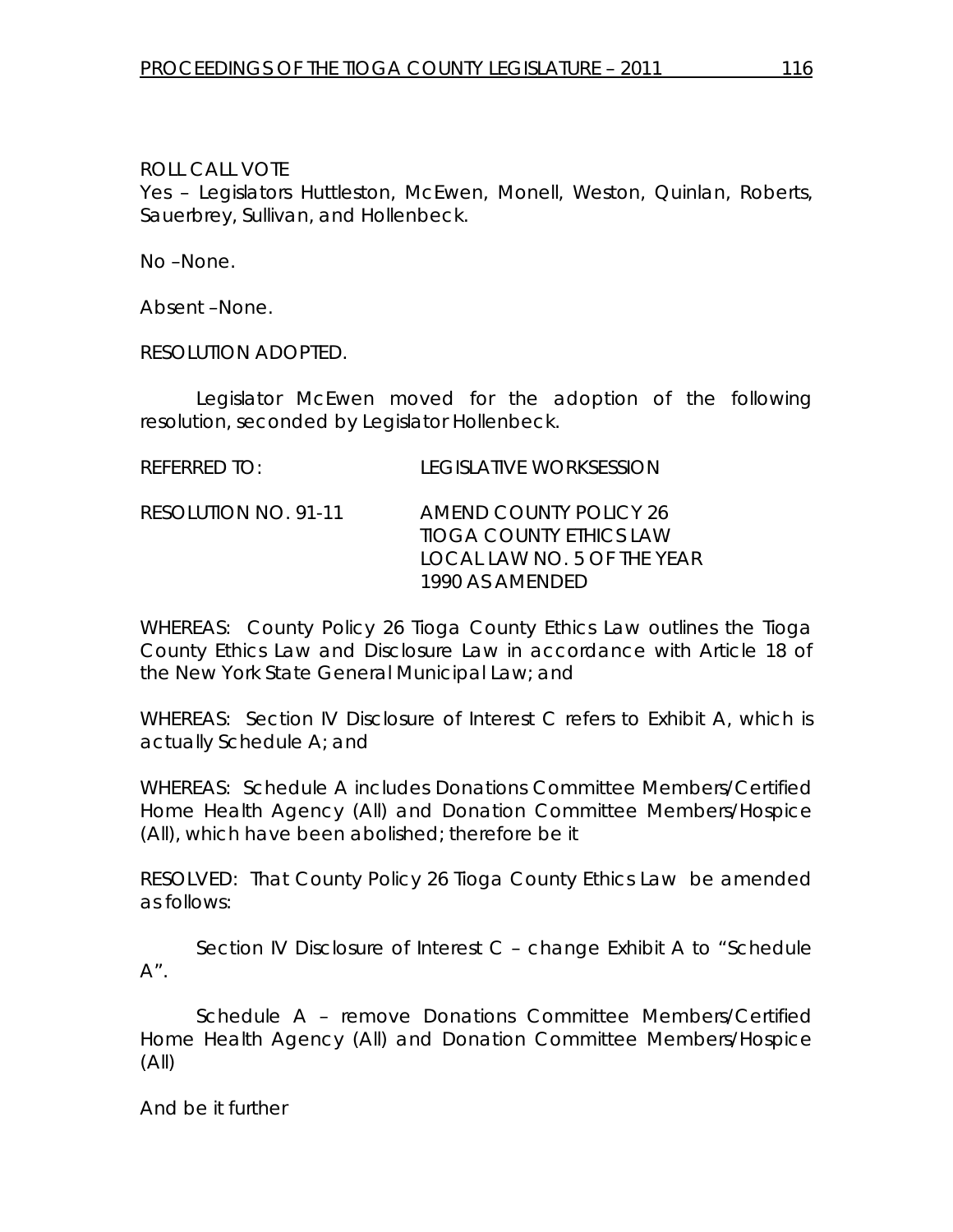RESOLVED: That the remainder of Policy 26: Tioga County Ethics Law shall remain in full force and effect.

ROLL CALL VOTE

Yes – Legislators Huttleston, McEwen, Monell, Weston, Quinlan, Roberts, Sauerbrey, Sullivan, and Hollenbeck.

No –None.

Absent –None.

RESOLUTION ADOPTED.

 Legislator Hollenbeck moved for the adoption of the following resolution, seconded by Legislator Monell.

REFERRED TO: PERSONNEL COMMITTEE

RESOLUTION NO. 92-11 *AMEND COUNTY POLICY 44: NON-UNION BENEFITS* 

WHEREAS: County Policy 44 outlines benefits and salary increase parameters for Non-Union staff; and

WHEREAS: Section 1. WAGES indicates that employees hired on or after September 1 will not be eligible for a salary increase effective January 1 of the following year; and

WHEREAS: Said restriction cannot be applied to employees of the Board of Elections due to Election Law regulations governing the salaries of employees of Boards of Elections; and

WHEREAS: The Policy goes on to explain that annual salary increases are determined by the results of the performance evaluations; and

WHEREAS: Employees of the Board of Elections are not evaluated, but have their salaries set by local resolution; therefore be it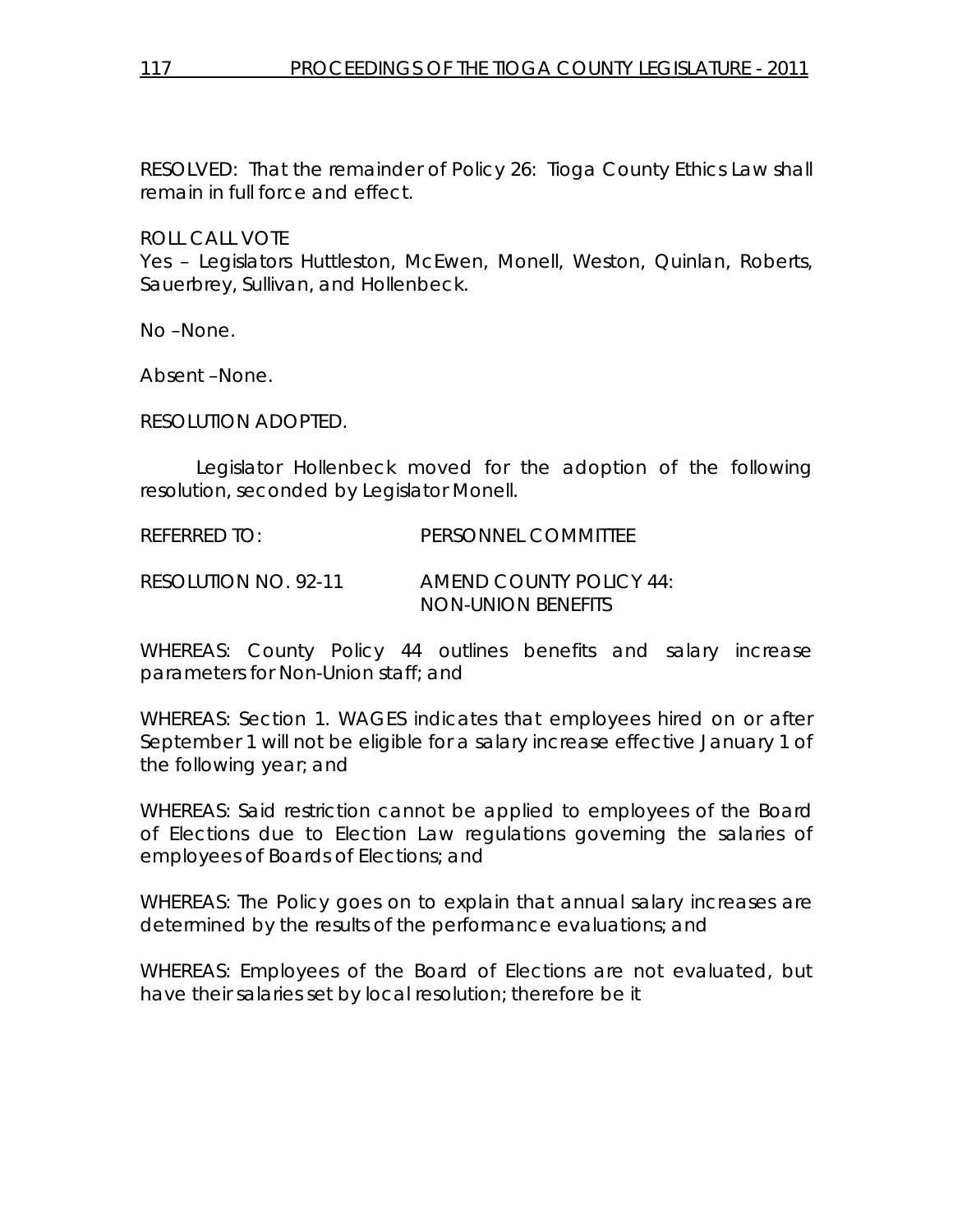RESOLVED: That County Policy 44 Section 1 WAGES be amended to include a fourth paragraph, as follows:

 "Exception: Salaries for employees of the Board of Elections shall be set by local resolution; said employees are not subject to performance evaluations. Further, regardless of date of hire, employees of the Board of Elections shall have their salaries adjusted effective January 1, in accordance with the aforementioned resolution."

And be it further

RESOLVED: That the remainder of Policy 44: Non-Union Benefits shall remain in full force and effect.

ROLL CALL VOTE

Yes – Legislators Huttleston, McEwen, Monell, Weston, Quinlan, Roberts, Sauerbrey, Sullivan, and Hollenbeck.

No –None.

Absent –None.

RESOLUTION ADOPTED.

 Legislator Hollenbeck moved for the adoption of the following resolution, seconded by Legislator Monell.

REFERRED TO: PERSONNEL COMMITTEE RESOLUTION NO. 93-11 *AMEND RESOLUTION NO. 147-09 HIRING DELAY* 

WHEREAS: Resolution No. 147-09 established a Hiring Delay of 60 days; and

WHEREAS: Resolution No. 224-10 as amended by Resolution No. 269-10 amended Resolution No. 147-09 to reflect a 90-day hiring delay through December 31, 2011; and

WHEREAS: Resolution No. 147-09 outlined certain exceptions to the 60-day Delay; and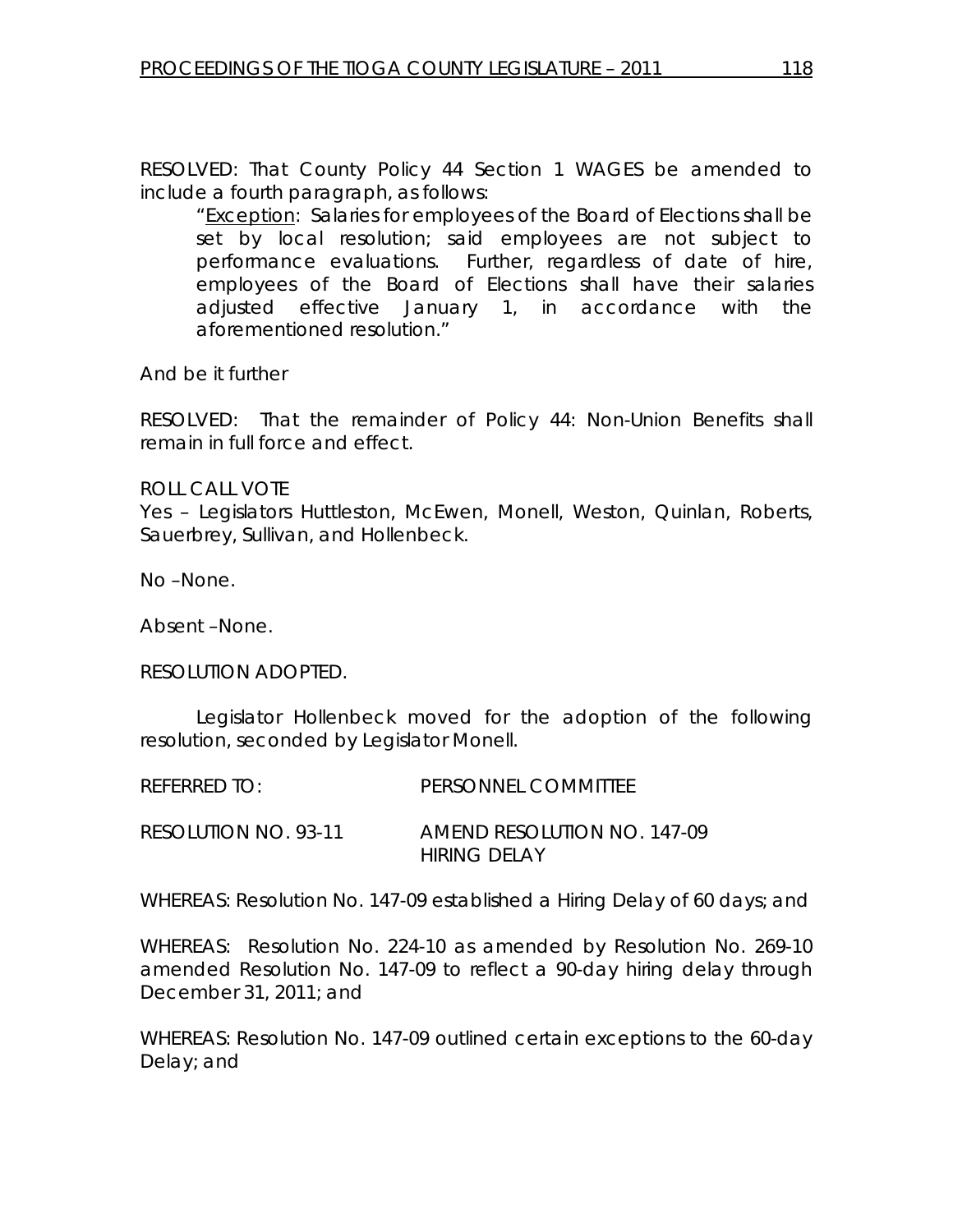WHEREAS: The County Legislature would like to expand upon the list of exceptions to include vacancies resulting from termination during probationary period; therefore be it

RESOLVED: That Resolution No. 147-09 be amended to include "vacancies resulting from termination during probation" in the first Resolved.

ROLL CALL VOTE Yes – Legislators Huttleston, McEwen, Monell, Weston, Quinlan, Roberts, Sauerbrey, Sullivan, and Hollenbeck.

No –None.

Absent –None.

RESOLUTION ADOPTED.

 Legislator Monell moved for the adoption of the following resolution, seconded by Legislator Hollenbeck.

| REFERRED TO:         | LEGISLATIVE WORKSESSION<br>PERSONNEL COMMITTEE                                     |
|----------------------|------------------------------------------------------------------------------------|
| RESOLUTION NO. 94-11 | STANDARD WORK DAY AND<br><b>REPORTING RESOLUTION</b><br>DEPARTMENT OF PUBLIC WORKS |

WHEREAS: The New York State Retirement System created new reporting regulations in 2009 that require establishment of terms and work hours for elected and appointed officials and a resolution stating such at the onset of each term; therefore be it

RESOLVED: That the County of Tioga hereby establishes the following as standard work days for elected and appointed officials, and will report the following days worked to the New York State and Local Employees' Retirement System based on the record of activities maintained and submitted by the following officials to the Clerk of this body;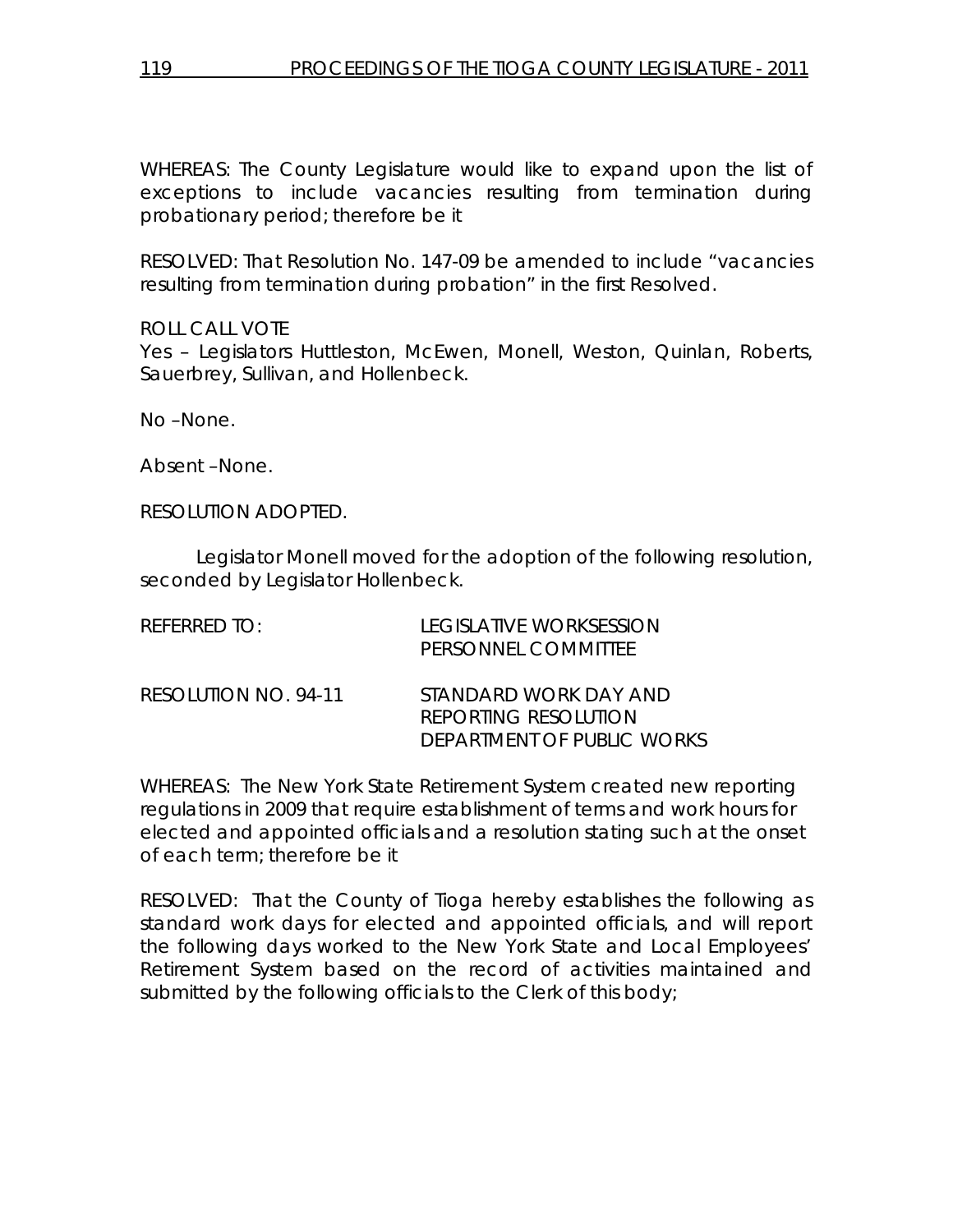| Title                      | <b>Name</b>     | Social<br>Security<br><b>Number</b><br>(Last<br>4 digits) | Registration<br><b>Number</b> | Standard<br><b>Work Day</b><br>(Hrs/day) | Term<br>Begins/Ends | Participates<br>in<br>Employer's<br>Time<br>Keeping<br>System<br>(Y/N) | Days/Month<br>(based on<br>Record of<br><b>Activities</b> ) |
|----------------------------|-----------------|-----------------------------------------------------------|-------------------------------|------------------------------------------|---------------------|------------------------------------------------------------------------|-------------------------------------------------------------|
| <b>Appointed Officials</b> |                 |                                                           |                               |                                          |                     |                                                                        |                                                             |
| Commissioner               | Kenneth Del     |                                                           |                               |                                          | $2/20/11$ -         |                                                                        |                                                             |
| of Public Works            | Bianco          | 8611                                                      | 32525560                      |                                          | 2/19/16             | ٧                                                                      | N/A                                                         |
| Deputy                     |                 |                                                           |                               |                                          |                     |                                                                        |                                                             |
| Commissioner               | Gary            |                                                           |                               |                                          | $2/20/11$ -         |                                                                        |                                                             |
| of Public Works            | Hammond         | 6750                                                      | 38606786                      |                                          | 2/19/16             | ٧                                                                      | N/A                                                         |
| Secretary to               |                 |                                                           |                               |                                          |                     |                                                                        |                                                             |
| Commissioner               | <b>Jennifer</b> |                                                           |                               |                                          | $2/20/11$ -         |                                                                        |                                                             |
| of Public Works            | Bennett         | 9435                                                      | 37729993                      |                                          | 2/19/16             |                                                                        | N/A                                                         |

### ROLL CALL VOTE

Yes – Legislators Huttleston, McEwen, Monell, Weston, Quinlan, Roberts, Sauerbrey, Sullivan, and Hollenbeck.

No –None.

Absent –None.

RESOLUTION ADOPTED.

 Legislator Huttleston moved for the adoption of the following resolution, seconded by Legislator Hollenbeck.

| REFERRED TO:         | HEALTH & HUMAN SERVICES COMMITTEE                        |
|----------------------|----------------------------------------------------------|
|                      | PERSONNEL COMMITEE                                       |
| RESOLUTION NO. 95-11 | REQUEST WAIVER OF HIRING FREEZE<br><i>MENTAL HYGIENE</i> |

WHEREAS: Resolution 269-10 instituted a 90-day hiring delay, in accordance with Resolution 147-09, for most positions sought for backfill which could not otherwise be filled by promotion; and

WHEREAS: On 2/18/11, a Clinical Social Worker vacancy resulted due to the removal of an incumbent during a probationary period; and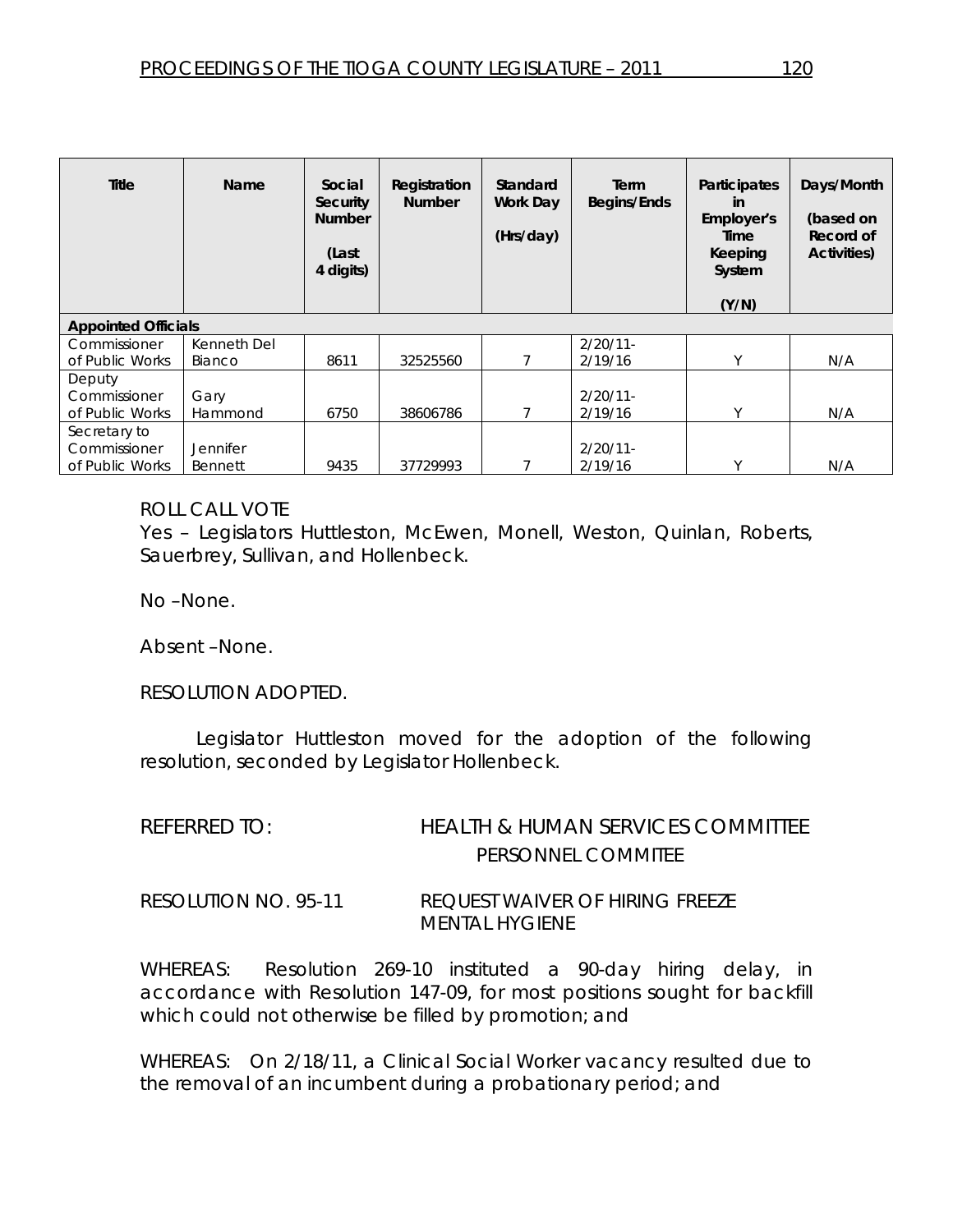WHEREAS: The Director of Community Services received verbal approval at the 2/10/11, legislative work session to begin recruiting for the Clinical Social Worker position; therefore be it

RESOLVED: That the Director of Community Services is hereby granted a waiver from the 90-day hiring freeze for the Clinical Social Worker position, vacated on 2/18/11, and is authorized to fill said position as of 3/16/11, on a provisional basis pending the outcome of the civil service exam, at an annual salary of \$47,585.00 (CSEA Grade XVI).

### ROLL CALL VOTE

Yes – Legislators Huttleston, McEwen, Monell, Weston, Quinlan, Roberts, Sauerbrey, Sullivan, and Hollenbeck.

No –None.

Absent –None.

RESOLUTION ADOPTED.

 Legislator McEwen moved for the adoption of the following resolution, seconded by Legislator Hollenbeck.

| referred to:         | PERSONNEL COMMITTEE<br><b>FINANCE COMMITTEE</b>                               |
|----------------------|-------------------------------------------------------------------------------|
| RESOLUTION NO. 96-11 | <i>CREATE POSITION AND TRANSFER FUNDS</i><br><i><b>IREASURER'S OFFICE</b></i> |

WHEREAS: A vacant position of Deputy County Treasurer was abolished in February; and

WHEREAS: The County Treasurer has had time to review the organizational structure of that office and determine the nature of position that best meets the needs of the Treasurer's Office as well as the County; and

WHEREAS: There exists a need for an individual to serve as Chief Accountant for the County, administering the accounting and payroll systems; therefore be it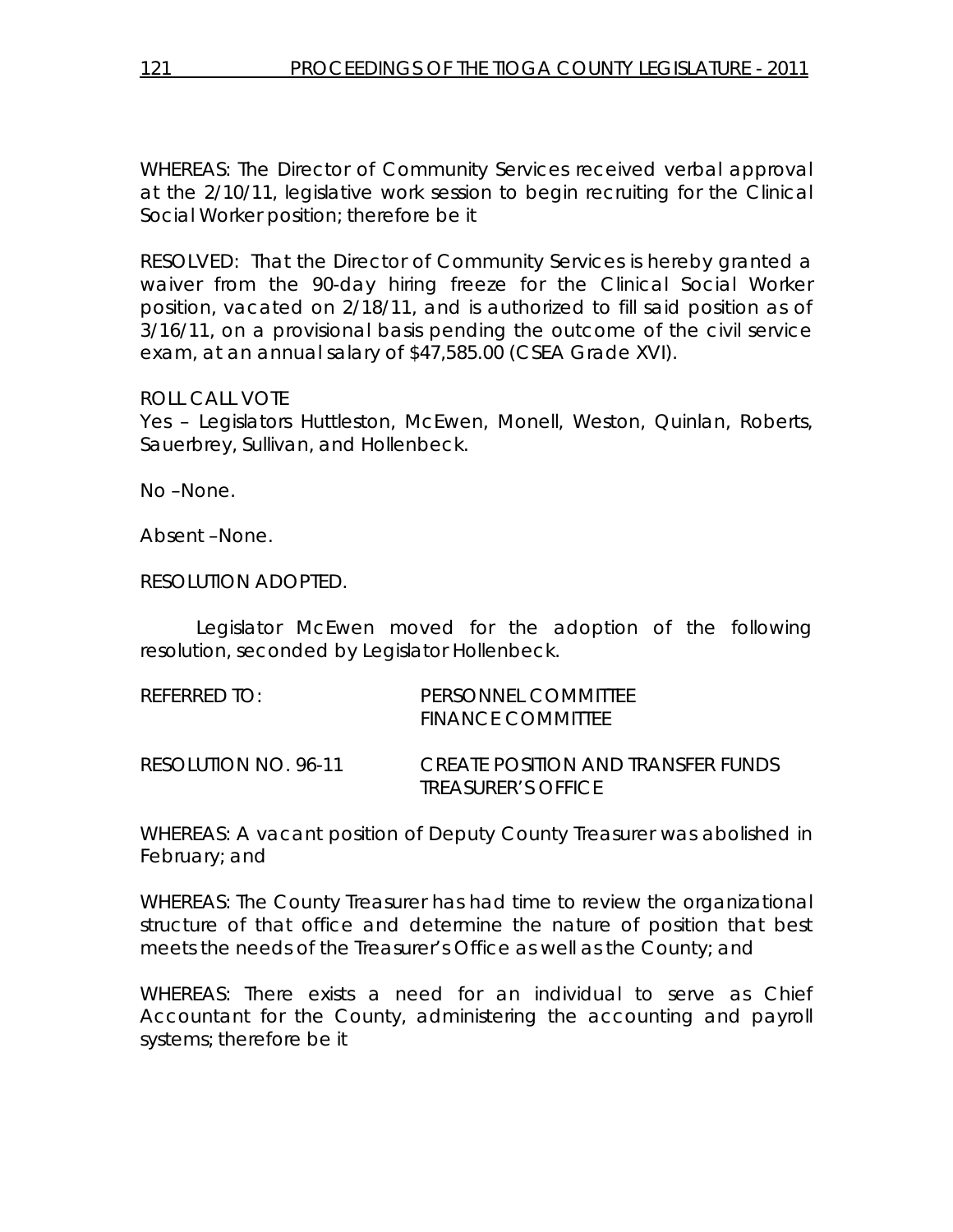RESOLVED: That one full-time position of Chief Accountant be created effective March 21, 2011 in the Non-Union group with a 2011 Hire Range of \$51,850 – 61,850; and be it further

RESOLVED: That the following transfer of funds occur effective March 21, 2011 to allow for payment of the appointee's salary:

| From:<br>Budget Account A 1340.10-10 | \$61,850 |
|--------------------------------------|----------|
| ⊺∩∙                                  |          |

Treasurer's Account A 1325.10-10 \$61,850

ROLL CALL VOTE

Yes – Legislators Huttleston, McEwen, Monell, Weston, Quinlan, Roberts, Sauerbrey, Sullivan, and Hollenbeck.

No –None.

Absent –None.

RESOLUTION ADOPTED.

 Legislator McEwen moved for the adoption of the following resolution, seconded by Legislator Monell.

| REFERRED TO:         | PERSONNEL COMMITTEE<br><b>FINANCE COMMITTEE</b>           |
|----------------------|-----------------------------------------------------------|
| RESOLUTION NO. 97-11 | <i>CREATE PART-TIME POSITION</i><br><i>BUDGET OFFICER</i> |

WHEREAS: The financial and economic climate of the past three years has made it increasingly difficult to prepare a County Budget that satisfies the tax-payers while still addressing State mandates and the needs of Tioga County residents; and

WHEREAS: Tioga County's 2011 Budget is in excess of \$92 million; and

WHEREAS: The Tioga County Legislature believes having a position with the primary focus of preparing and tracking the County Budget is critical to allow Tioga County to manage the needs of the County in this increasingly difficult financial climate; therefore be it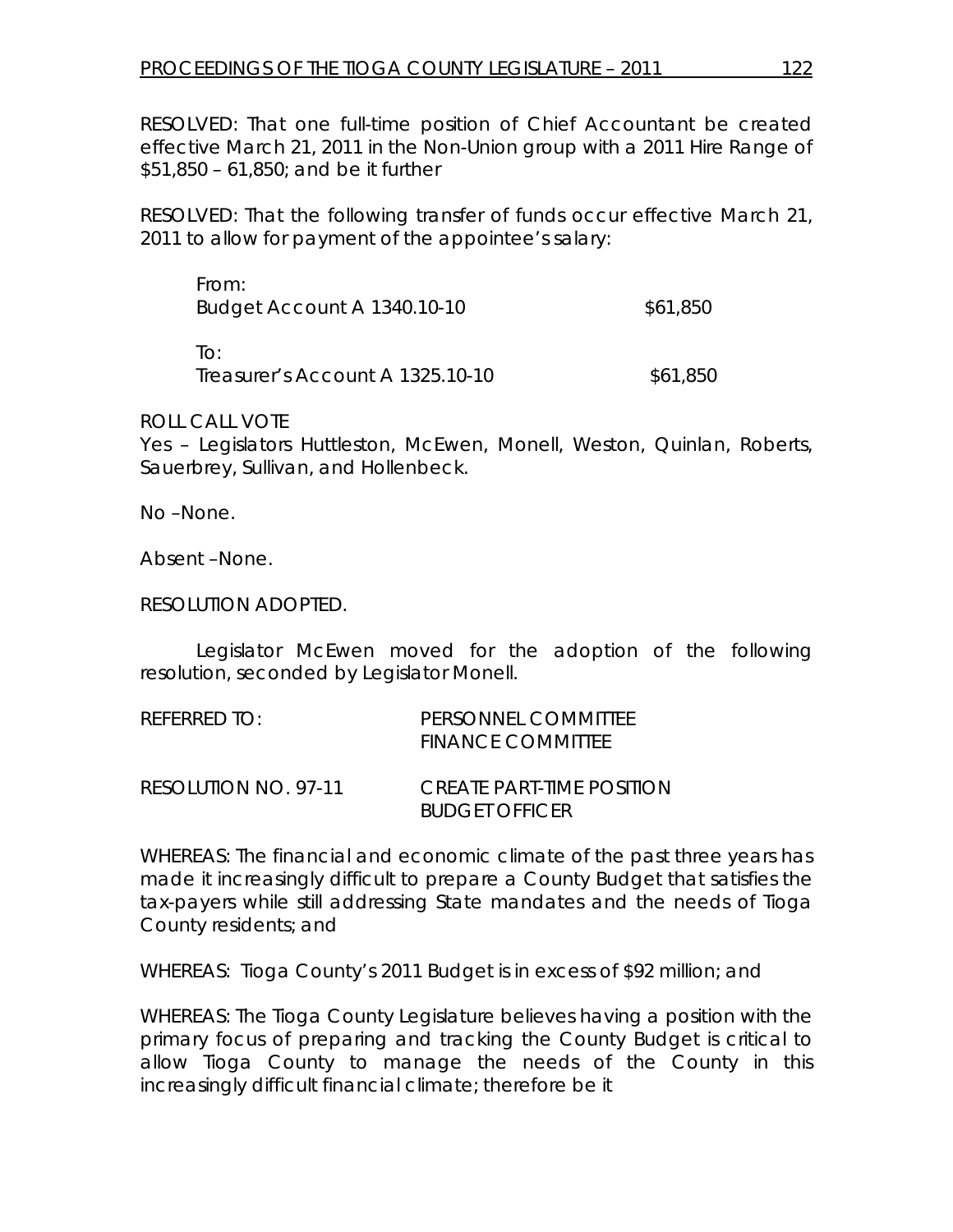RESOLVED: That the part-time position of Budget Officer is created effective March 21, 2011 at an annual salary of \$15,000; and be it further

RESOLVED: That the Budget Officer shall be appointed by and answer directly to the County Legislature and serve a term of office that coincides with Group One of the County Legislators.

ROLL CALL VOTE

Yes – Legislators Huttleston, McEwen, Monell, Weston, Quinlan, Roberts, Sauerbrey, Sullivan, and Hollenbeck.

No –None.

Absent –None.

RESOLUTION ADOPTED.

 Legislator Monell made a motion to have the following late-filed resolution considered, seconded by Legislator Hollenbeck and carried.

 Legislator Sauerbrey moved for the adoption of the following resolution, seconded by Legislator Monell.

REFERRED TO: ED&P COMMITTEE RESOLUTION NO 98-11 *APPOINT NATURAL GAS COORDINATION TEAM* 

WHEREAS: The Tioga County Legislature currently has no authority to either allow or prohibit the development of natural gas using high volume hydraulic fracturing (HVHF) in Tioga County; and

WHEREAS: The Tioga County Legislature currently has no authority to regulate the gas industry in Tioga County; and

WHEREAS: The Tioga County Legislature recognized the merits of being prepared for the possibility of HVHF in Tioga County, and approved the creation of the Tioga Investigates Natural Gas (TING) committee in March of 2009 whose mission was to research the public sector impacts of gas development in the County and make recommendations for municipal preparation; and